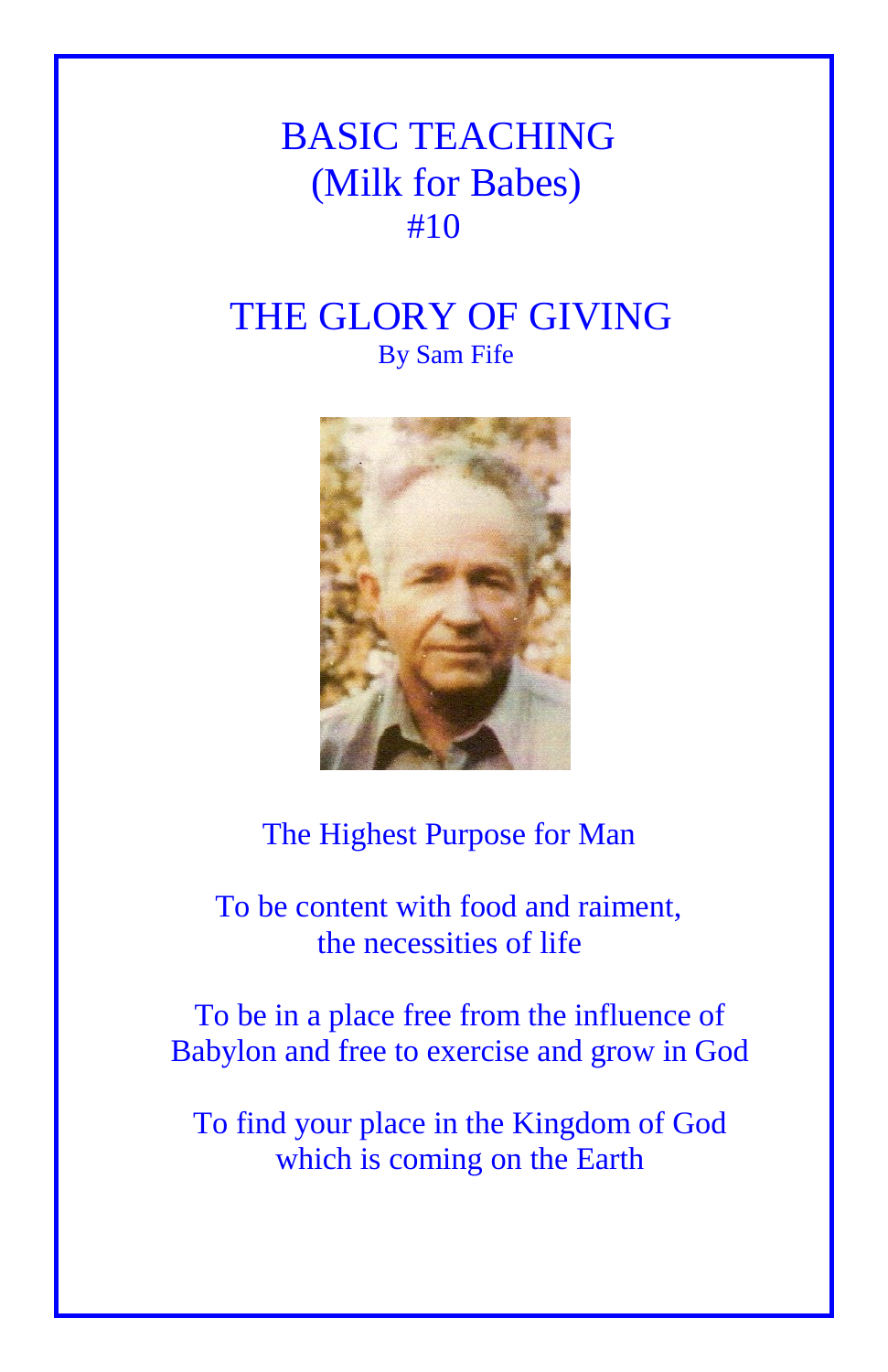Let us begin the in 16th chapter of the book of Luke, reading from the first verse:

Luk 16:1 And he said also unto his disciples, There was a certain rich man, which had a steward; and the same was accused unto him that he had wasted his goods. 2 And he called him, and said unto him, How is it that I hear this of thee? give an account of thy stewardship; for thou mayest be no longer steward. 3 Then the steward said within himself, What shall I do? for my lord taketh away from me the stewardship: I cannot dig; to beg I am ashamed. 4 I am resolved what to do, that, when I am put out of the stewardship, they may receive me into their houses. 5 So he called every one of his lord's debtors *unto him,* and said unto the first, how much owest thou unto my lord? 6 And he said, A hundred measures of oil. And he said unto him, Take thy bill, and sit down quickly, and write fifty. 7 Then said he to another, And how much owest thou? And he said, A hundred measures of wheat. And he said unto him, Take thy bill, and write fourscore. 8 And the lord commended the unjust steward, because he had done wisely: for the children of this world are in their generation wiser than the children of light. 9 And I say unto you, Make to yourselves friends of the mammon of unrighteousness; that, when ye fail, they may receive you into everlasting habitations. 10 He that is faithful in that which is least is faithful also in much: and he that is unjust in the least is unjust also in much. 11 If therefore ye have not been faithful in the unrighteous mammon, who will commit to your trust the true *riches*? 12 And if ye have not been faithful in that which is another man's, who shall give you that which is your own?

Now if you will turn back to Luke 6:38, I have one more verse of Scripture to add to this reading. Here we hear Jesus saying: "Give and it shall be given unto you; good measure, pressed down', and shaken together, and running over, shall men give into your bosom. For with the same measure that you mete withal it shall be measured to you again."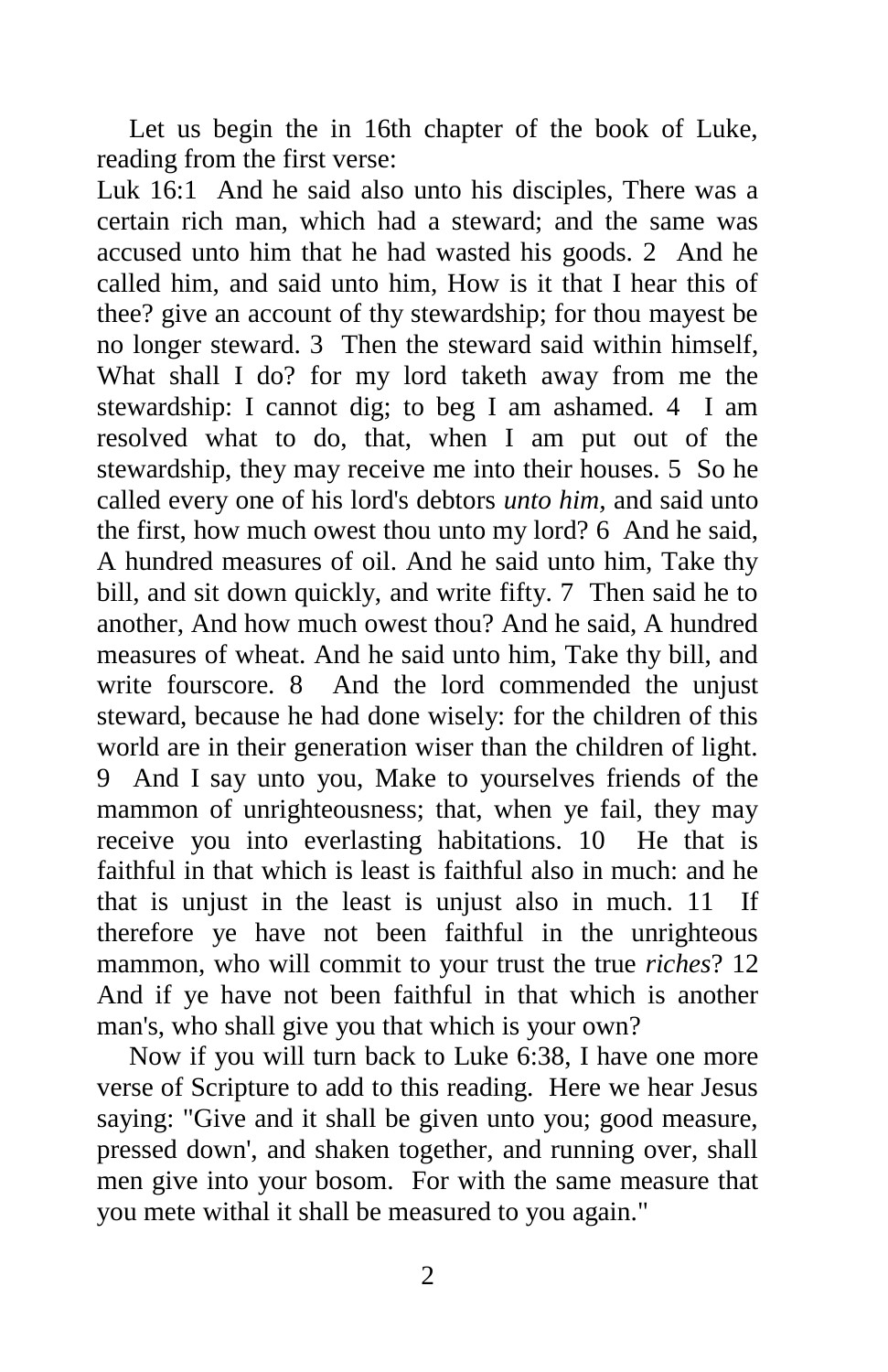Many people have never heard the True revelation of God on giving for this New Testament age. Neither have they had their faith built in that revelation; and faith imparted to them so they could move in it, so I am going to minister, in this message, on the true revelation of God for this New Testament age on the matter of giving, of God's Divine principle of giving; and the truth itself shall be imparted, not only such truth, but such faith in God's truth, to those who have not yet heard this message, that there will be a glorious manifestation in each life of what the Word of God can do, when we step out in faith and act upon it**.**

Many of you who are reading this message have never heard the True revelation from God's Word on giving for this New Testament age. All you've ever heard, in the churches you came out of, is the law of tithing. The law of God says you must give ten per cent back to Him, of all God gives you; but you have never heard about the Glory of Giving. The Scripture quoted above, from the sixth chapter of Luke, the 38th verse is, as far as I am concerned, the highest revelation in all of the Bible. Please read this Scripture and study it very carefully, again and again.

Some months ago, we held a convention for South Americans in Bogota, the capital of Colombia, South America. I preached this message during that convention, and it was very much needed, there especially. Because on practically every mission field in South America, and in the world, the native people don't really know anything about giving. Ministers in foreign mission fields have been taught to depend on money from America to pay their salaries, and to support their ministries. There are very few national churches, pastored by national pastors, on almost any mission field in the world that the people they minister to support their ministry, so that they are giving to God, but 90 per cent of them are supported by American money from old order missionary systems. Because old order missionary systems are not interested in making Sons of God, but imparting their own sectarian, denominational,

3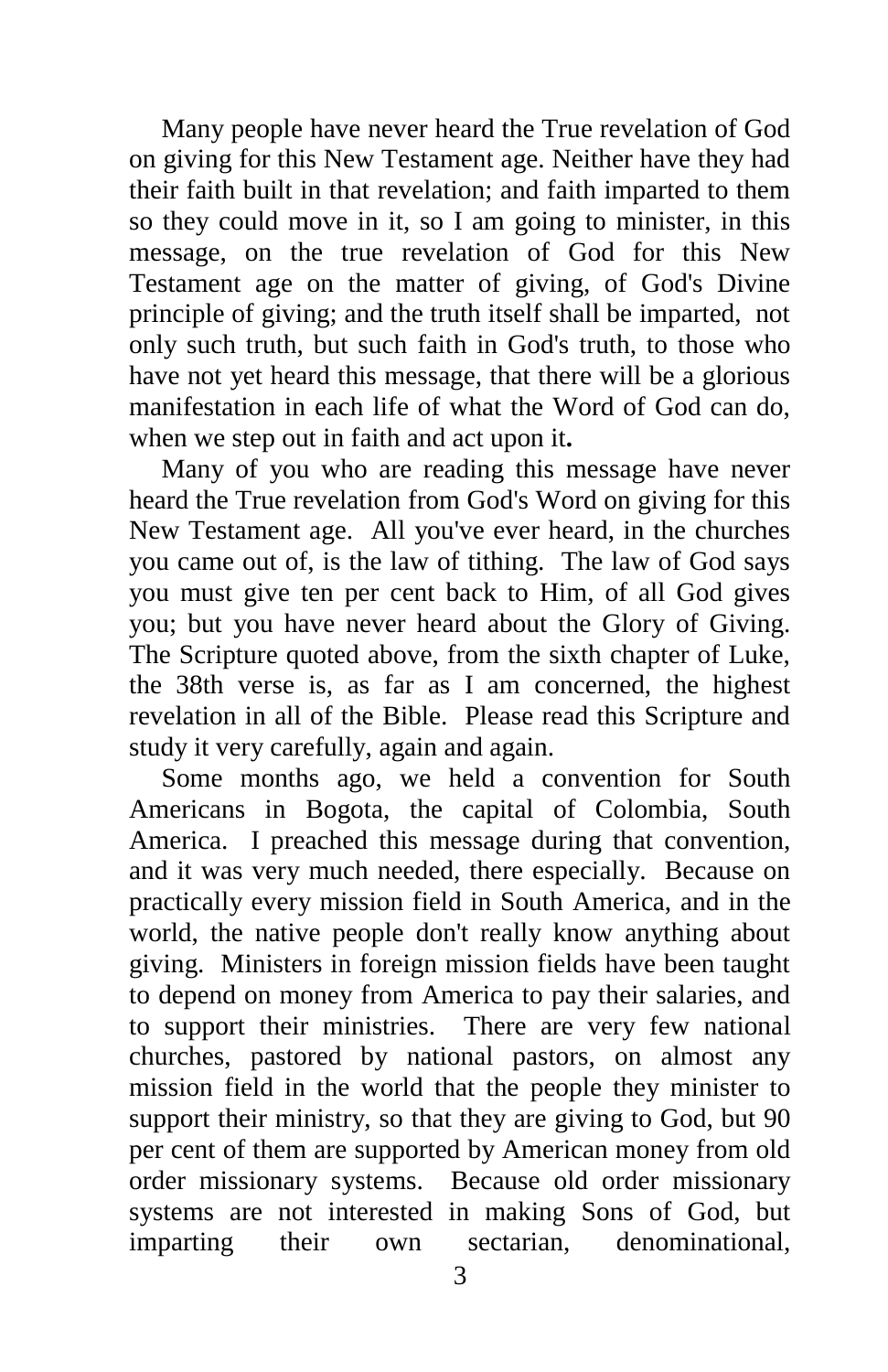organizational spirit to the peoples of the world, and being able to come back and report here in the States that they have so many churches on the Mission field. Having traveled to a number of mission fields in the world, and ministered on a number of them, I quickly learned a great lesson. I found that if you go there as a minister from the United, States, you don't have any problem finding a place to preach. It is the same in Haiti, South America, Africa, or any of the other countries. Any national pastor in that particular country that has a church, when he hears you are a minister from the United States, will come running to you and say, "Come preach in my church, come preach in my church. The doors are open, come preach in my church."

Before you know it, you have more churches than you can get to, and when you are young and foolish you'll say, "My, isn't this wonderful! God is really moving!" Until you go and preach in one of their churches for two weeks, and you discover that they never heard a word you said, especially the minister because he doesn't really want the Word of God, neither does he want the Word of God for his people. He wants a tie-in with American money; and soon, after you've been there a few days, he'll come around and tell you how God told him to build a new church building or a Bible school, and could you please raise money in the States for him to do so, and at the same time, raise a little bit for his salary, or to increase it**.**

 And so, we ministered this message, "The Glory of Giving," to the people at the convention in Bogota, Colombia; and also we ministered the little truth I just shared with you to all the Colombian ministers and delivered the ones that stayed around, from their problem.

 But you see, the problem with all of God's people in any church system, in any place in the world, who have not yet come into this move of the Spirit of God, is they've never had given to them the revelation of the Glory of Giving. All they have ever heard from the ministry in the old order system is the duty of tithing. I don't believe in the duty of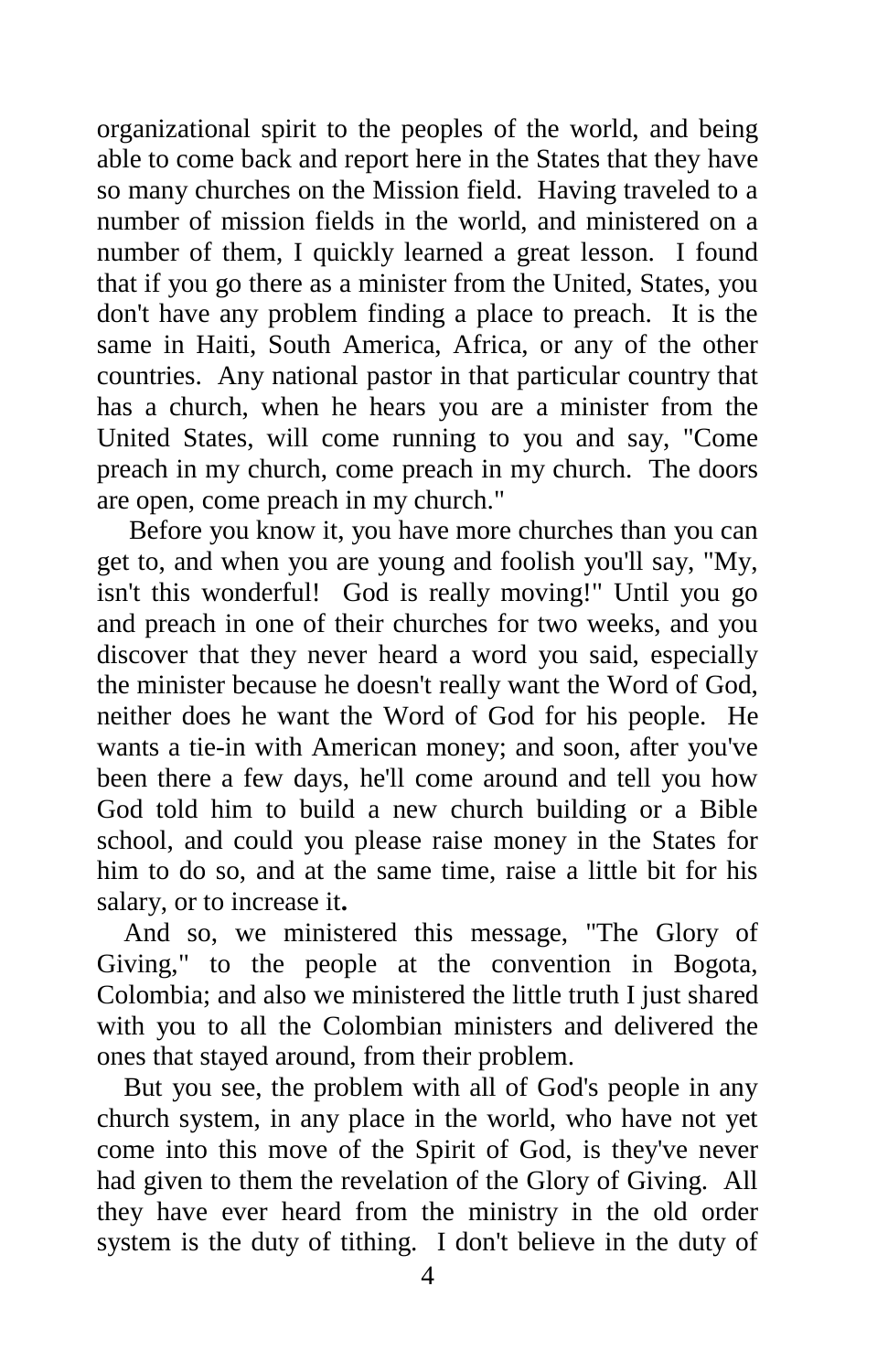tithing, I don't believe in tithing, for this New Testament age. I don't want anything to do with tithing. My life is dedicated to delivering all of God's people from tithing, and from the revelation of tithing, and from the duty of tithing; and give them God's revelation and Jesus' revelation of the Glory of Giving!

 We send out a tape from Miami across the world as God leads, and the title of the tape is "The Glory of Giving." Because when Jesus spoke the words, "Give, and it shall be given unto you; good measure, pressed down, and running over. For with what measure you mete, it shall, be measured to you again," with these words He abolished, destroyed, did away with, nullified, once and for all and forever, two thousand years ago, the law of tithing, to replace it with, and give the Sons of God in this New Testament age a higher revelation of the Glory of Giving.

 Tithing was a ten per cent law that was given by God four thousand years ago to the people of the Old Testament age who were so spiritually depraved, so unbelieving, so carnal and so low on the ladder of spirituality that they were'nt even on the bottom rung they were beneath that! He gave them this law to force them, through law, to step our and start giving ten per cent, that never was theirs in the first place, but what God had provided for them to give back to Him. Not because He needed the money, and not because He needed anything else; but because God could only deal with them through faith, and give them anything according to their faith. Therefore, it was not because He needed their money, or anything else from them; but they needed an instrument by which they could step out and start showing their faith toward God, ten-per-cent-worth. So God could start giving back to them in return, so that their faith could increase, so that they could one day give more to God. So that God could give more to them in return, so that their faith could increase; so that they could give more to God. So that God could give more to them in return, until the day would come, when all over the world they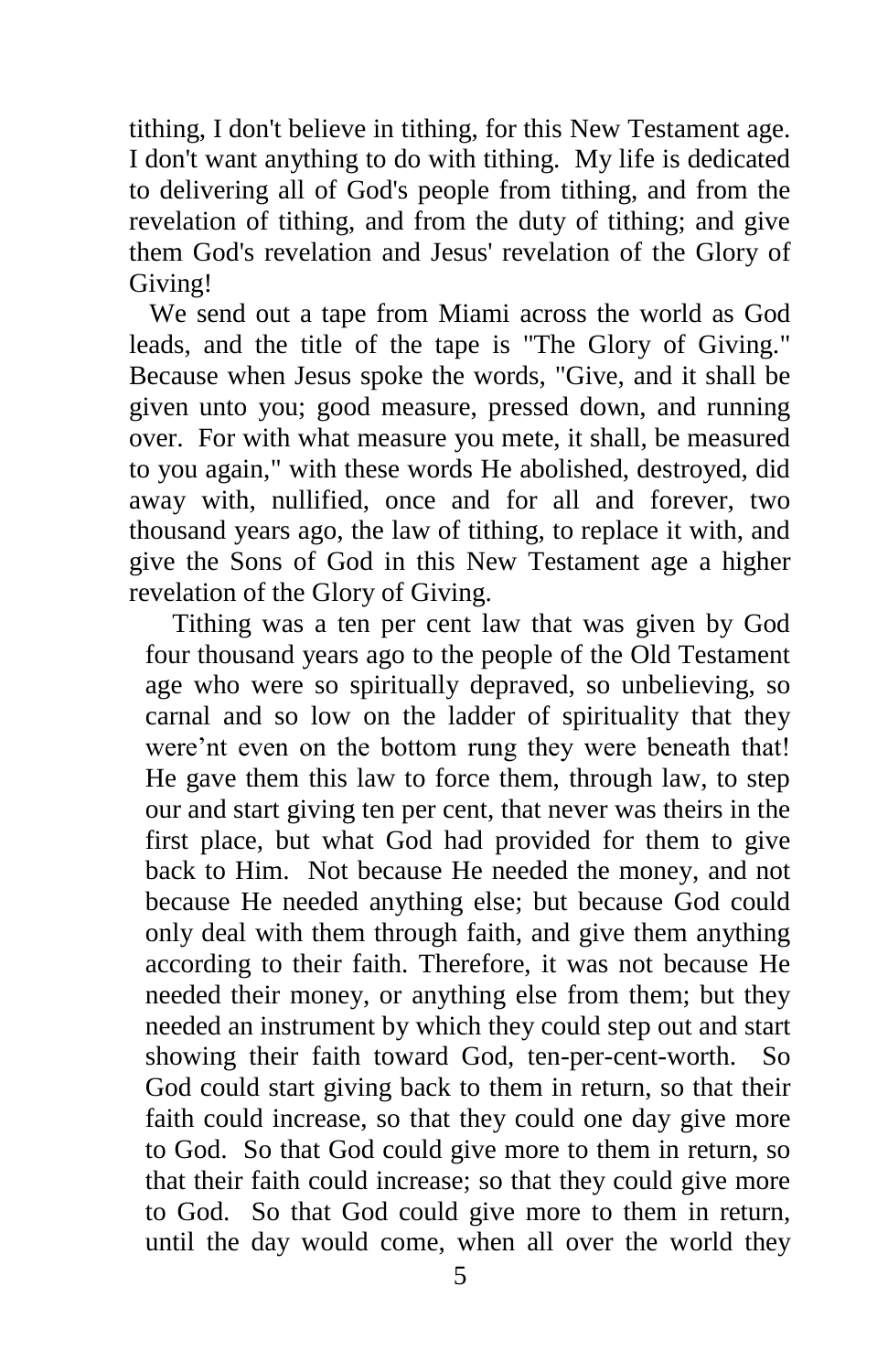would have the faith and courage to give all that they had to God; so that God could give all that He is, and all that He has, to them!

Then, two-thousand years ago, when God had finally dealt with His people through the law, it was time for them to become dead to the law. He brought them to a point where faith could be revealed, Paul says the law was a schoolmaster to bring us to Christ, but when faith was revealed, it was time for the law to be done away with.

Then Jesus came and abolished, once and for all and forever, the law of tithing with these words': "Give, and it shall. be given unto you." He replaced the law with God's Divine Principle of eternal supply! A Principle that says the more we give away down here of everything that comes into our hands, not foolishly, but as the Spirit leads us, the greater the channel is going to become. And the greater we are going to open the channel from above to give to us of everything, revelation, goods, money, everything, not that we might have more to stack up and store up, because when you're moving in this principle you never need more. You always have just enough, every day. But through increasingly moving in this principle, in faith, we might increase our channel from above to become bigger and bigger and bigger; until we become channels through which God can pour out His unlimitable abundance into all the earth! And that's the only way by which God is going to do it.

When I preached this message down in Bogota, it was after another minister had ministered on the text in II Corinthians 3:18, which says: "But we all .... are changed into the same image from glory to glory, even as by the Spirit of the Lord." When I stood up to minister this message, after he was done I said to them, "I'm going to minister to you on the highest realm of glory that we can be changed into, and this is it, 'Give, and it shall be given unto you, good measure, pressed down, and running over!'"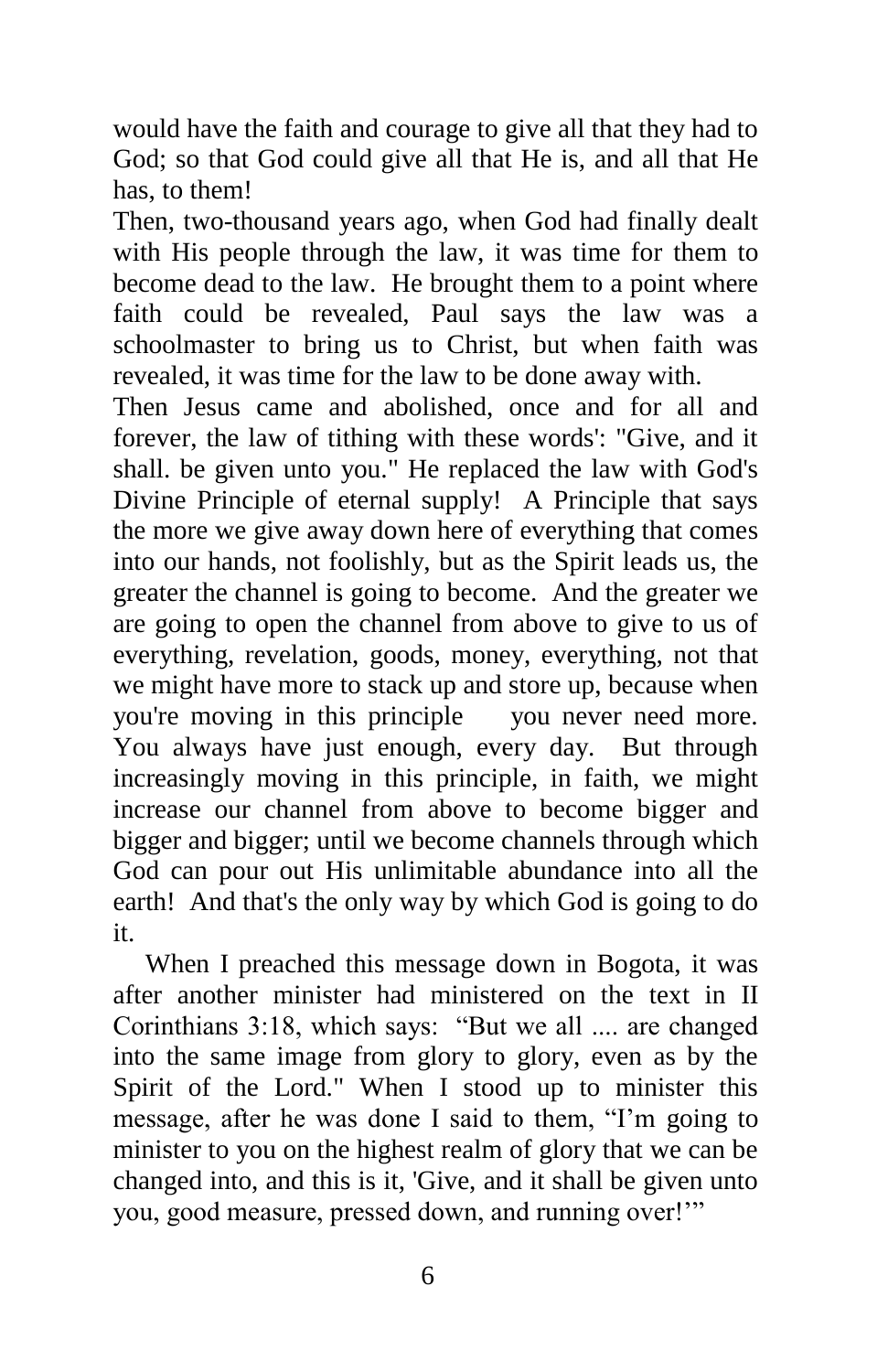We are being changed from glory to glory. But in this move of God we can talk about Sonship, perfection and everything else; but when I stand up to give this message someone always says, "Brother

Fife's stopped preaching Sonship and has gone to preaching on giving." We haven't dropped down into a lower realm, we have taken a step upward, to preach a higher vision! For we are being changed into His

image from glory to glory as by the Spirit of the Lord, but this is the highest glory. When we are moving in this, in its ultimate, we will have arrived at the highest realm of glory, there is no higher revelation than this! There is no realm in God that we can move in that is higher than this! It is the ultimate, to move and walk in this perfectly. It is not only the highest glory and the highest revelation, but it will produce the highest results!

You show me a business that will produce a higher percentage of return than this one. You don't get a ten per cent return on your investment anymore! Jesus didn't say, give 20 per cent and God will give 20 per cent back to you. In this principle, you don't get a 40 per cent return on your investment, you don't get a 90 per cent return on your investment, you don't even get a 100 per cent return on your investment: it does not stop there. It breaks the ceiling and goes out into the realm beyond, where there are no percentages to limit it. It just says give, and it shall be given unto you; good measure, pressed down, and running over! For with what measure you mete, it shall be measured to you again, and there is no ceiling or percentage on it. See if you can conceive, or can concoct in your mind a higher realm to get into than that one. It can't be done, it is the highest!

Every truth, every revelation, every anointing, every praise, every battle we go through to purify and purge one another, all that we're going through, is just to bring us to the fulfillment of this Scripture; give, and it shall be given unto you, good measure, pressed down, and running over. I am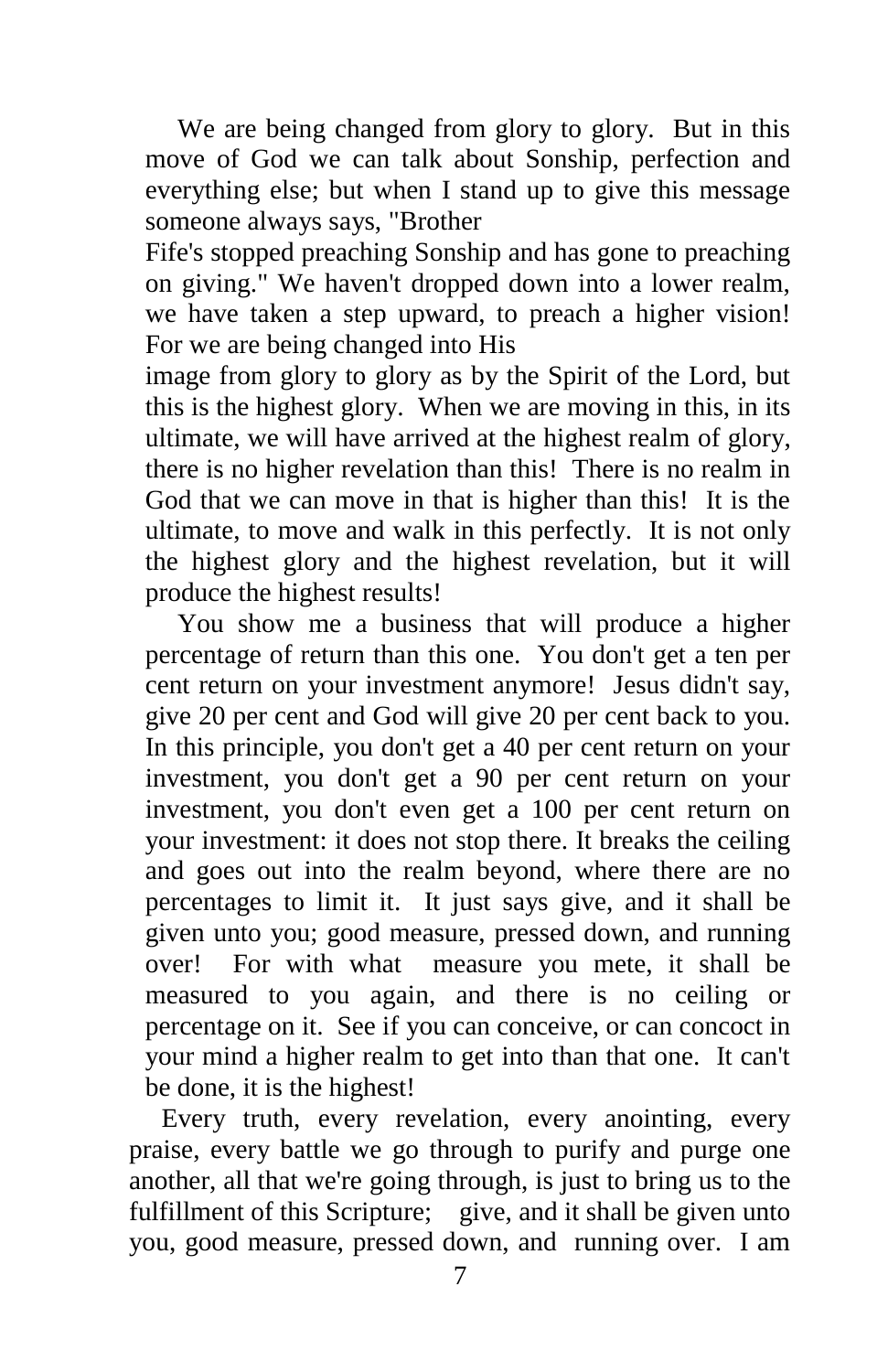not a preacher that likes to take a word and dwell on it too much, since it is my leading always to deal in principles. But just look at these words: good measure, that means filled up to the top; pressed down, we're talking about what you get back, now, not what you give out pressed down, packed, jammed, so you can't get any more in, and then God says, "I'll run it over!,:"

 My, have I found it true! I don't even like to give testimonies of how I have found it true, because you get people to depending on testimonies, instead of the principle. And that is where God's people have missed it in times past; from depending on testimonies, instead of the principle of God's truth, that is in the Word. "If it works for brother soand-so over here, I'll believe it. If I don't hear the testimony of how it worked for him, whether it is in the Word or not, I'm scared to move in it."

 So I don't like to give testimonies, but I'll tell you this: we were going down to the convention in Bogota and there were a couple of ministries that needed about \$75 apiece to get down there in order to share in expenses and the Spirit of God spoke to me to give \$150. I got down to Colombia, South America, and there was a letter waiting for me when I got to the hotel where I was staying with \$300 in it, from someone in the States. It works! Not only that, the one that sent the money happened to be a cousin to the one I gave the money to, it's getting closer to home all the time! I have never been able to figure it out in the last seven years, but brother, I can testify to you, it works!

 Not only that, God spoke to me to give to a couple of ministries attending a recent convention here in the States a total of \$200, and as I got about half-way to the convention and stopped somewhere, someone handed me an envelope and said, "Put this in your pocket," and later on I looked in it, and there was \$500 in it. Sometimes I say, "God, I can't figure this thing out!" it works. God gives the increase, and I can't figure" out to save my soul, how it works; anymore than I can figure out how when you take a grain of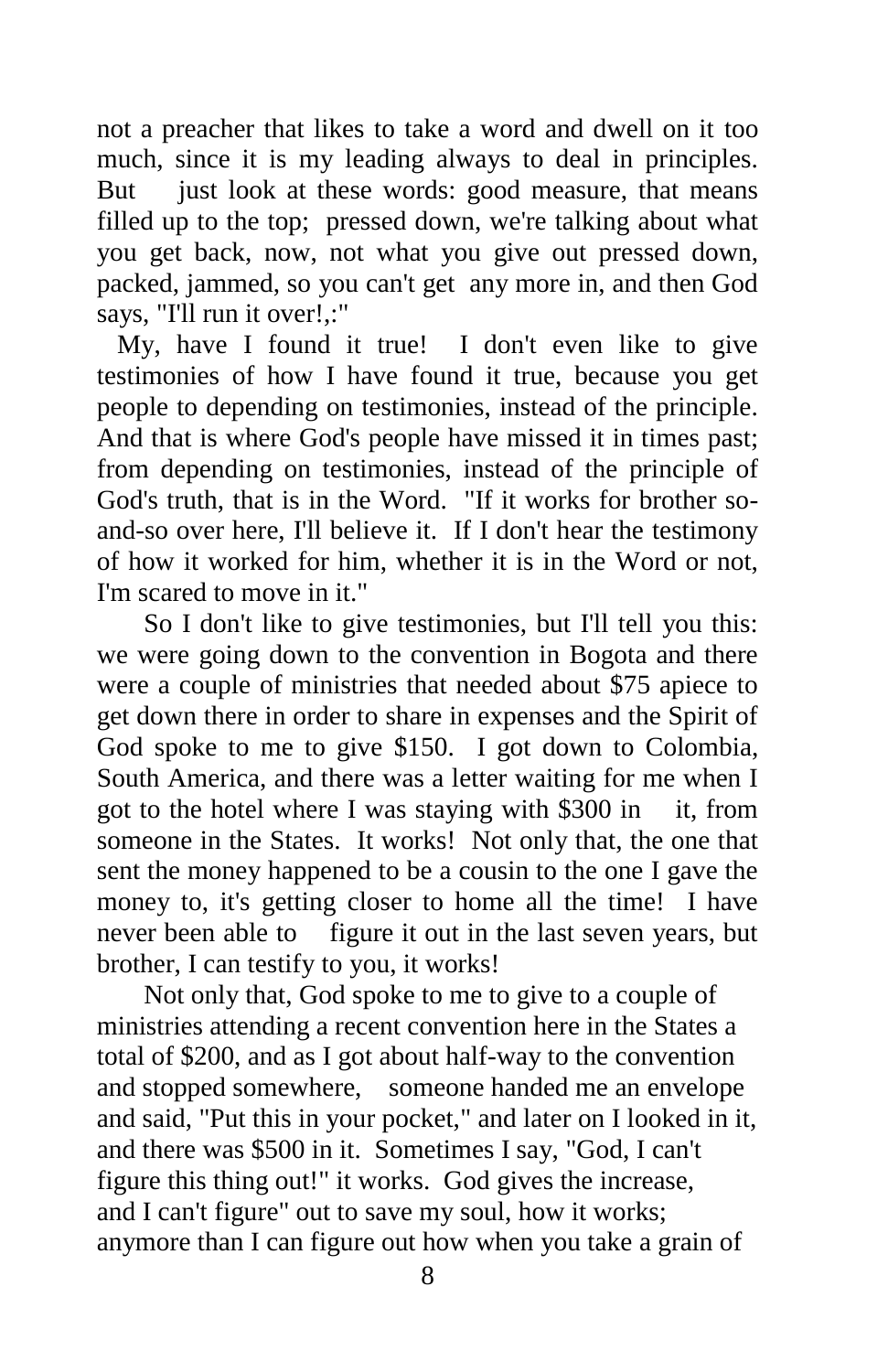corn and throw it in the ground a full-fruited ear comes forth. I can't figure it out, you can't figure it out, the scientists have never been able to figure it out, but it happens! It is God's eternal law of increase: cast thy bread upon the water and it shall return to you after many days. it is God's eternal, irrevocable, immutable, unchangeable law, and the only reason we haven't seen more of the provision of it, is because we haven't walked more in the principle of it; because we haven't had the faith to do so!

You see, here is a grain of corn: it is a very beautiful grain of corn; it has a certain measure of life in it; and it has a certain measure of power to sustain your life if you put it in a pot and boil it and eat it. Not very much, one grain of corn, but a certain measure. Now, if it tries to hang onto what it has, I assure you the potential within it, to bring forth more, will never be released. There is only one principle by which it can increase, and that is if it gives away what it has, casting it in the earth, trusting in the great Husbandman, who prunes the vineyard and watches over the earth to bring forth the increase, then it will become a full-fruited ear. And you cast the full-fruited ear into the earth and you have a cornfield. You cast the cornfield into the earth and you will feed a nation before it's over, if you move in this principle!

I started out in this move eight years ago, and suddenly I found myself in a position where young ministers were going to the mission field through my own ministry (there are about eighty down in South

America right now); and I began to feel the burden of that thing. I knew they didn't have the faith to believe God for all of their needs, and the burden of their support would be on me, my faith, and my ministry. And I said, "God, you have to give me the key to this thing, how it's going to be done; until they come to the point where their walk in the Spirit and their faith can meet all of their needs. I feel it on my shoulders. God, you have got to give me the key!"

And He said, "Son, I'll give you the key. You just move in this principle yourself, wherever you are, and all of your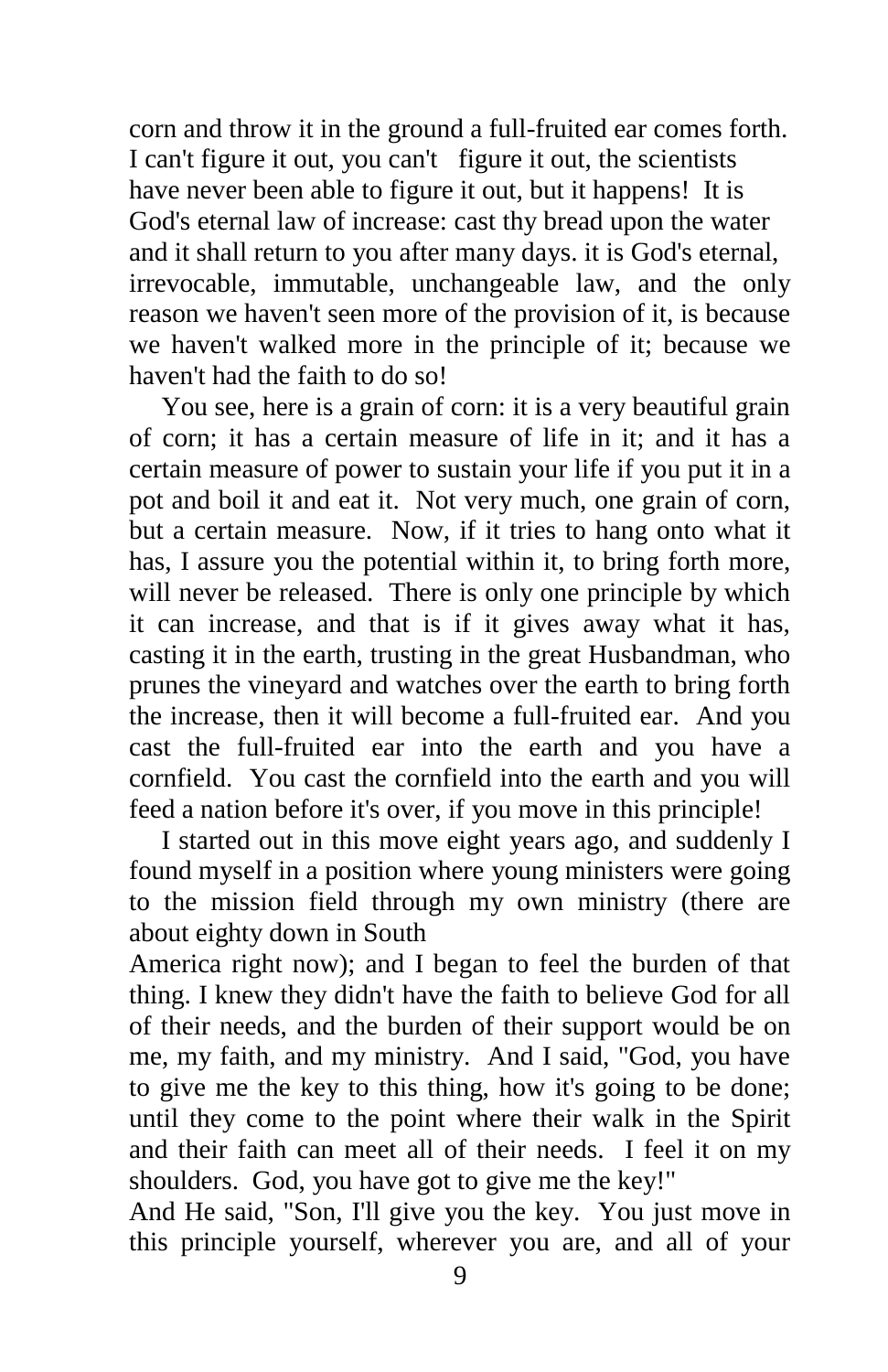needs will be taken care of," and there is not one of those ministers in South America today that has a need!

The scope and range of this thing reaches out into a realm of the beyond that you and I have never dreamed of yet. God blessed old Laban right down to the roots of his toes, because he had a Son of God that was a scheming, conniving, supplanting Son of God working for him, but Jacob was moving in this principle. God blessed him and Laban, for Jacob's sake, because Jacob was moving in this principle. I've told many a woman across the world that is moving in the move of God, and has a husband that is lost, who is a penny-pinching, scrounging, scrambling, mean unbeliever who won't even let her put a dime in the offering plate, and she's come to me with a burden about it, to go home and tell her husband that if he will let her freely give to God, God will bless him, even in material things for her sake. I have never had one come back to me and say. God didn't do it!

This principle is an irrevocable, immutable, unchangeable principle of God. This scrubby little thing called the Law of Tithing, that God's people have been moving in, it's time for us to minister a word that wipes it off the face of the earth.

 The preacher that preaches tithing to his people today is just two thousand years behind Jesus, in God's program and God's revelation. The reason most of them do it is because they don't have the spiritual guts to preach the real truth! They don't have the faith in God's Word to believe it will bear its fruit, and feel they have to keep the people under law in order to scrounge enough out of them to keep their own ministries going. And they are holding God's people down in poverty, by their scroungy law of tithing.

You will notice that when Jesus spoke these words, He didn't just increase the percentage. He didn't say, "Now brethren, with the coming of the New Testament age, we have a new law and a new revelation, and the percentage is no longer ten per cent, it is now increased to 20 per cent." He didn't increase it to 20 per cent, or to 30 per cent, or to 40 per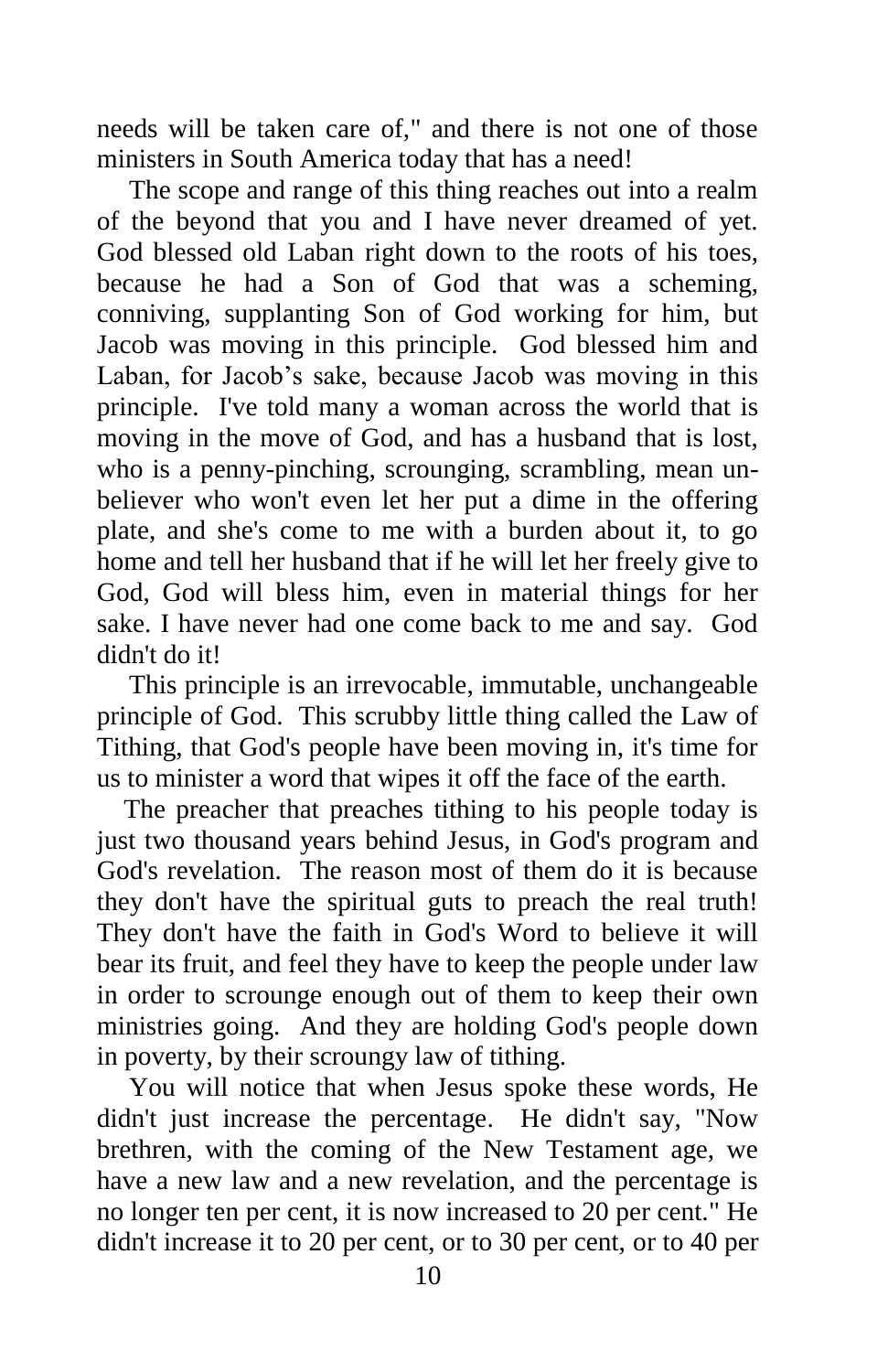cent. And the reason He didn't, is because the hour for Sonship had arrived. The hour had come for God to pour His fullness into His people and He didn't want us to be limited to percentages, and to how much we could receive back from God. Because the principle of God is equal, it is absolute, with what measure you mete it shall be measured to you again, WITHAL-in all things!

I don't mind preaching this message to people, and preaching it to them, and preaching it to them, and exhorting them in it until they are moving in it. I don't care what a mess the healing preachers have made. I don't care how much money they have fleeced God's people out of. I don't care how much filth has gone on: this preacher knows this principle of giving is true! And I'm not doing you any disservice by preaching it to you, exhorting you to move in it, challenging you to step out and give to God more than you can afford to give. Because it is only when you do so that the principle starts operating for you, because only then are you moving in faith. I'm not ashamed to do it for you, because I know I am doing you a favor!

 You don't have to worry, you people in this move of God, about where your giving is going to go, whether it is going to go into the Kingdom of God or not. The ministries in this move of God are not building houses with swimming pools any more; they are not wearing two hundred dollar suits, ten dollar socks and ten dollar ties any more. What you give might help put gas in a few airplanes, because there are so many hungry people out there that those who are traveling can hardly get this Word out to them fast enough, except that God has provided airplanes. It might go to buy some land off in the wilderness, where one day you will have a place to be sustained, when this Babylonish system snatches everything out from under you. But you can be sure that it will not be used to build swimming pools in preacher's back yards or fifty thousand dollar homes for preachers to dwell in, We are trying to get rid of the little cottages we have, to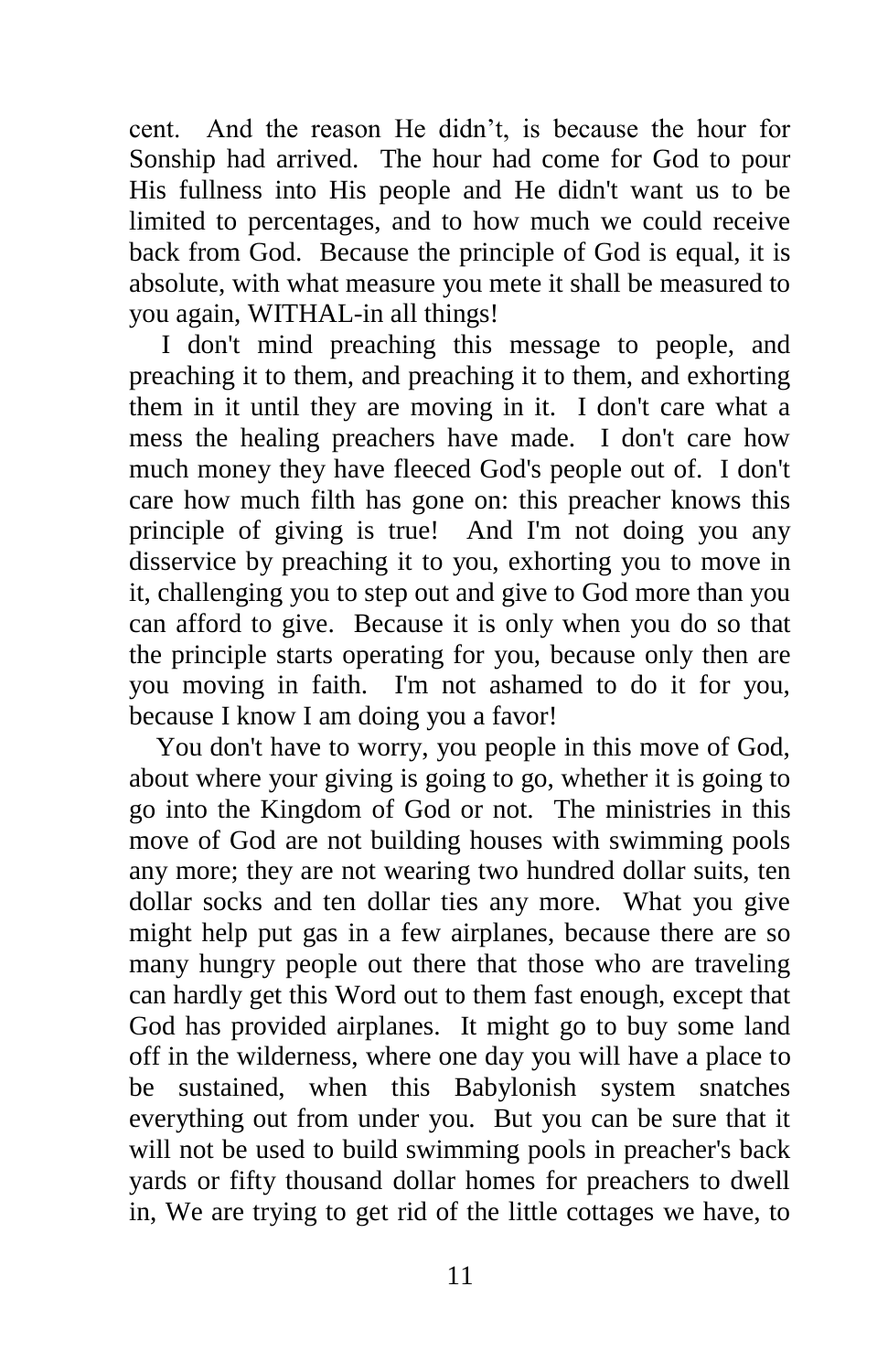get ready for the time when we have to remember Lot's wife, like we never remembered her before!

 "Give, and it shall be given unto you." Jesus didn't increase the percentage, He did away with all percentages because you see, we have come to the time when God wants to give us His all. We've come into the age where God is not giving the laws of percentages anymore, He is giving the principles of Life. For Sons of God, God does not give laws and commandments, He gives principles of Life.

So that, through moving in the principles, there can be no more limitations as to how much of the Life of God they can receive! I have heard this thing kicked around so much in the move of God, back and forth. "Well, we know we're free, but… "This idea that Jesus came to help us fulfill the law. He didn't come to help us fulfill the law. Jesus fulfilled it before He ever came in you. And therefore He didn't come in you and me to help us fulfill it. It can't be fulfilled anymore. It has already been fulfilled, once, and for all, and forever!

Jesus came to lift us up out of that and into God's eternal principles of Sonship Life. But you know our "old man" hates to let go of the law. He is scared to death to step out and leave it behind. Some people are not ready to let go of it, but then they have no business in this move of God. The "old man" hates to let go of the law, and some people actually like it. But if the Spirit has led you into this Sonship company you don't need it. You are ready to say with the Apostle Paul, "I, through the law, am dead to the law; that I might live only unto God." Unto God, NOT under the law anymore. Some people are like they were in Colorado Springs, when a few folks there started coming out of the old order church, and the question came up of whether God needed one-man pastors anymore; or was bringing forth a plural ministry. This produced a division of opinion. Some of them wanted to move out of the old order system, and some of them wanted to stay in. And one brother stood up and said, "I want you to know, brother, I still need a pastor."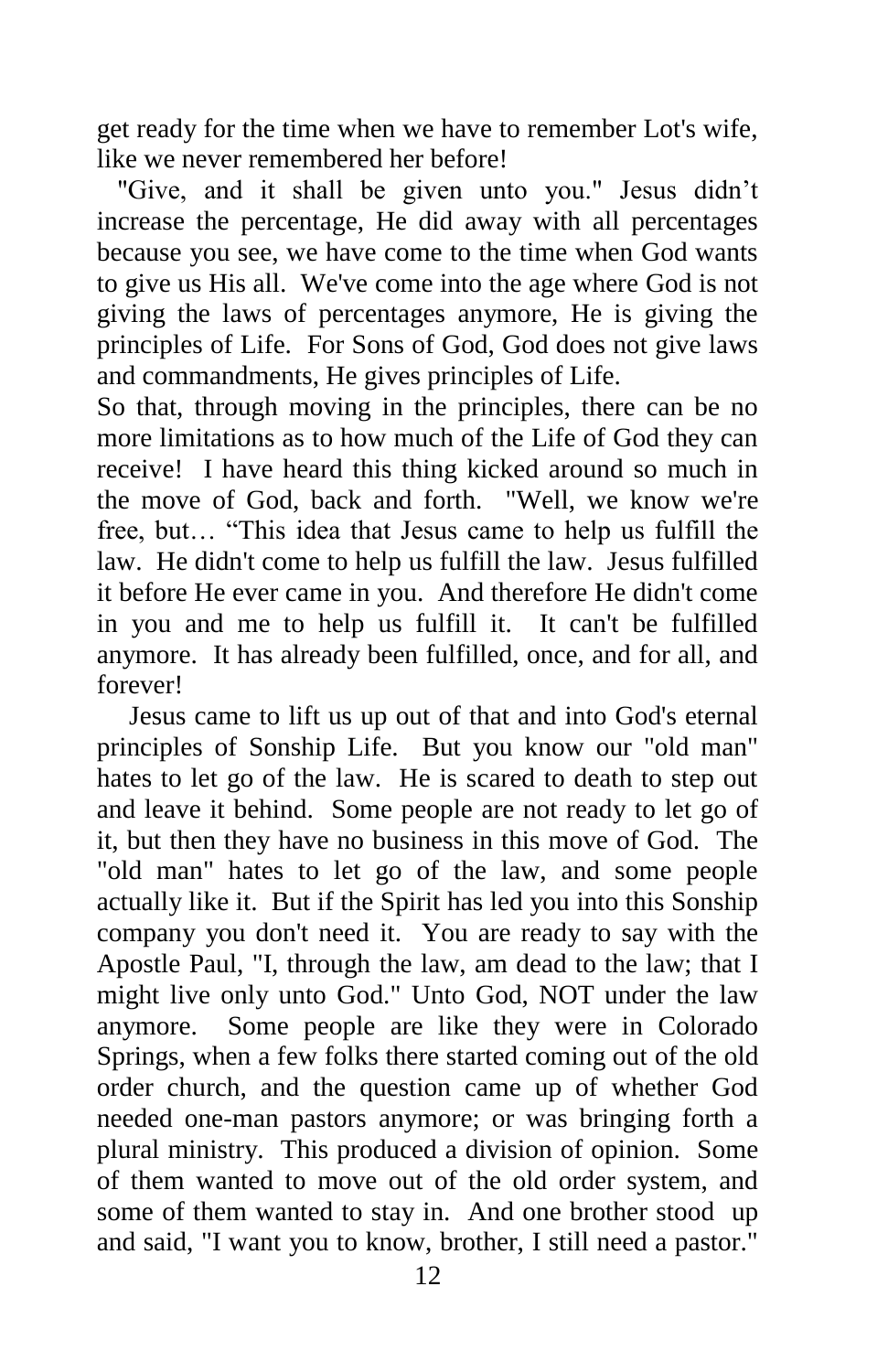And a brother who was moving in this end-time truth replied, "That's right, brother. You do, stay right where you are." Let those folks have what they need, but I don't need a one-man pastor anymore. I want to see the Tabernacle of God come into being. Hallelujah!

The reason that this thing of giving has been a duty to God's people up until now is because when we are children everything our father tells us to do, because. our vision is not as large as our father's, and we can't see as far ahead as our father, and we can't see the increase that will come later on, by faith in what our father is doing, it is a laborious duty to us. We can't see the glory of it, we can only see the duty of it.

This is why you parents who have children that go to school have to force them to study their homework every night. Their vision is so limited that they can not see that they are giving away time, and sowing seeds that, when they grow up, will help them get a better job, or would have, up until this hour. They can't see that they are sowing seed that is going to bring an increase. Their vision is limited, it's just a laborious duty to them.

When I was a boy in school, I could have made all "A's." They would give me an I.Q. test and be so mad at me, because I could have made all "A's" and I made all "C's." Because studying was easy for me. I wasn't like some young people who have to plow and plow. It was easy for me, therefore I just did enough to make "C's", and frittered away the rest of my time. Because I didn't have a brain in my head: I was born stupid, and so were you, so were all of us.

We were born without sense enough to go to the bathroom, or use a fork when we eat. We were born of a fallen beast nature; and only now is God beginning to give us a little wisdom! But when I grew up, and God saved me and called me; I went to seminary and at the same time pastored a church, and made all A's in all of my classes! Because I had finally grown up, and seen that studying wasn't a duty, but a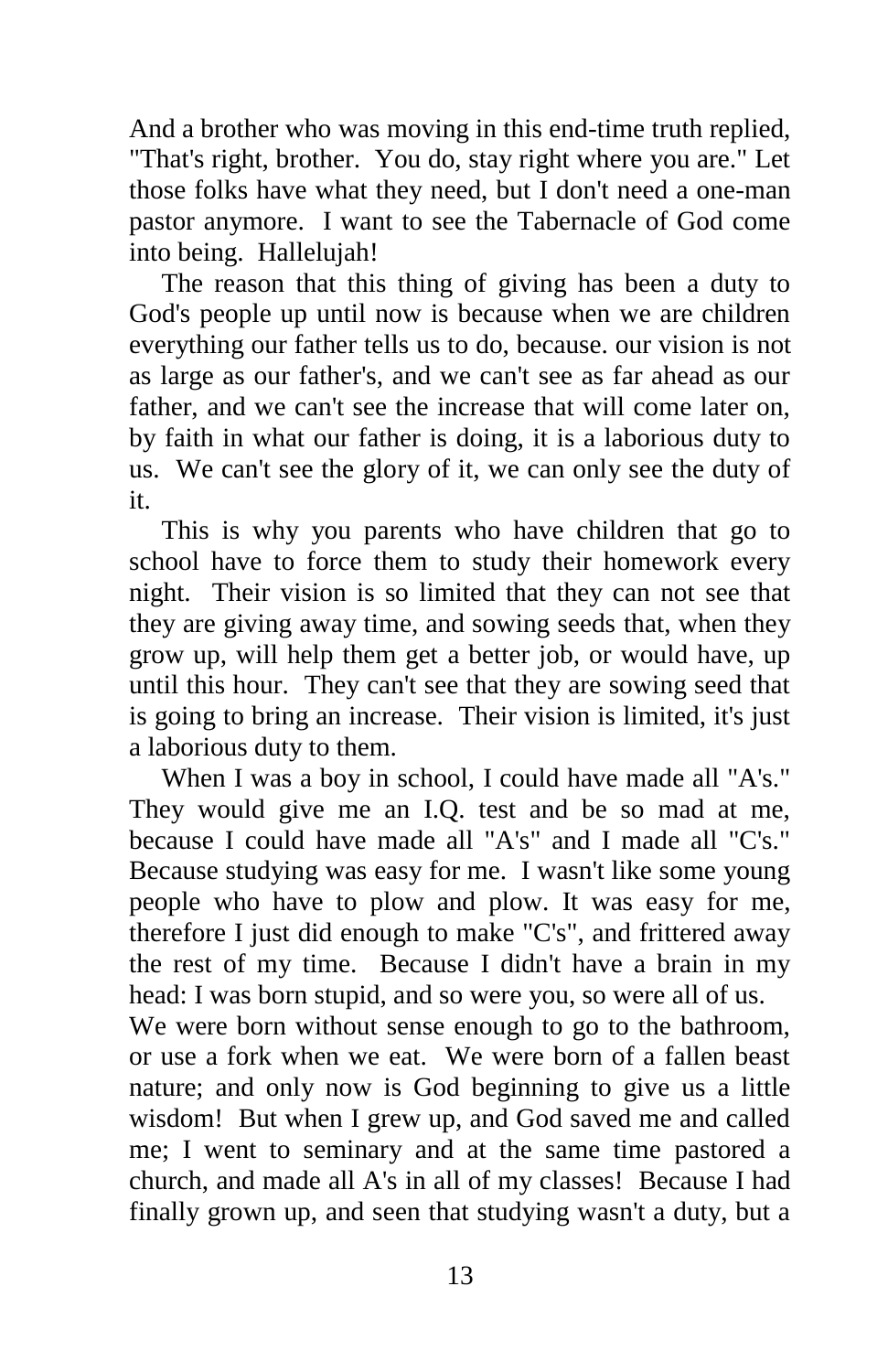privilege. Sowing seeds is the answer to Life, and waiting in faith for the increase!

But I didn't believe in this thing of "giving away," when I was a boy. Everything my father told me to do was a duty to me, just a laborious duty. And the reason was because I was a child; particularly because my father was a farmer, and he had me out in the fields every day, giving away seed, the same principle we are talking about. I'll tell you something God has shown me, since I began moving in these deeper realms of truth. I'm going to spend the rest of my life just sowing seeds, giving them away. I don't care what it is: seeds of revelation, corn seed down on the Caqueta, wheat seed up in Canada, turnip seed, pea seed, bean seed, God's seed, seed of the Word of God. I live for only one purpose from here on out; sowing seed. Because that is why God put me here, to sow seed; and He says if I plant and water it, He will give the increase. I've been delivered from wanting the harvest more than I like to sow seed.

I've come to the point where I like to sow seed better; because I've discovered the harvest isn't my business, that is God's business. Sowing seed is my business. God has shown me that the highest joy in life is creating new life, whether it is corn, turnips, peas, beans, Sons of God, what have you! Because we are created in the image of God, we'll never be happy except when we are creating new life. And in order to create new life, we must sow seeds.

I said to the young people down on the Hinson farm in Mississippi, when I ministered there one night, "You're in the most glorious position anybody in this world could be in; because the highest joy one can get out of life is creating new life; whether it be helping a goat to birth its baby, or a pig to birth its little one, or a chicken to lay an egg, or planting a corn seed, or delivering other young people from their bondage. You are out of the systems out of Babylon.

You are out here where the Spiritual land and the natural land is before you; and all you have to do to live, is just sow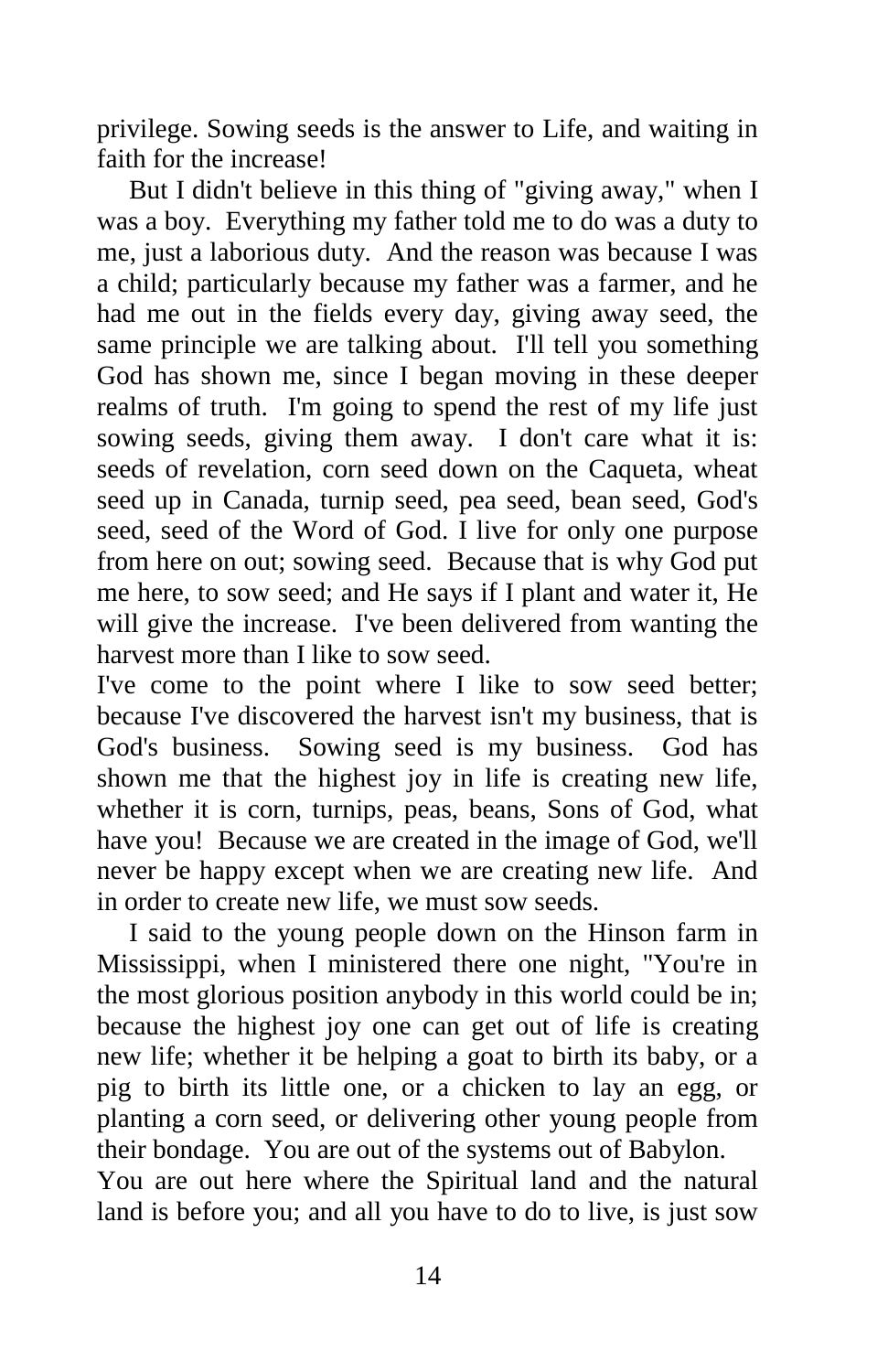seeds." I said, "I wish to God, God would let me come here where you are."

I have come to know what joy is. I have come to know what Life is, and it is moving in this principle: giving what you have away. I didn't know it as a child. My father had a truck farm, and I wasn't like most kids. I couldn't play football after school, I couldn't play sandlot baseball in the summer, I couldn't go to the swimming hole in the summer. Every afternoon, when school was over, I had to go home and change my clothes, and go to the fields. Saturday, all day long, while other boys were getting ready to go to the movies; I had to be out there, with a can of seed in my hand, giving it away, giving it away, giving it away. All summer long, every day I had to be out there in the fields, giving away seed, giving away seed. Dig the hole, drop the seed in, pull the dirt over it with my foot and go on to the next one. And I thought that was the stupidest thing to spend your time at in the whole, wide world. I could not understand why father thought there was any value in it whatsoever; especially on Saturday morning, when every other kid I knew was getting ready to go to the movie on Saturday afternoon. And there I was, not only Saturday morning, but Saturday afternoon also, with that can of seed in my hand, digging the hole, dropping the seed in, covering it with my foot, and then moving on to the next one.

I tried every way in the world I knew, to beat that thing. One Saturday afternoon I thought I could get off a little early. I still had a half of a can of seed and I knew it would take all afternoon, and I thought maybe Dad might let me go to the movie if I got off a little early; so when I got out to the end of the row, I took a big handful of seed and threw them out into the bushes. Along about three weeks later my Dad walked by, and there was the prettiest okra patch you ever saw, out there in the bushes! I told you I was born stupid. I didn't have sense enough to know my sin would find me out. My father had a thick strap at home, with which he began teaching me something about the Glory of Giving!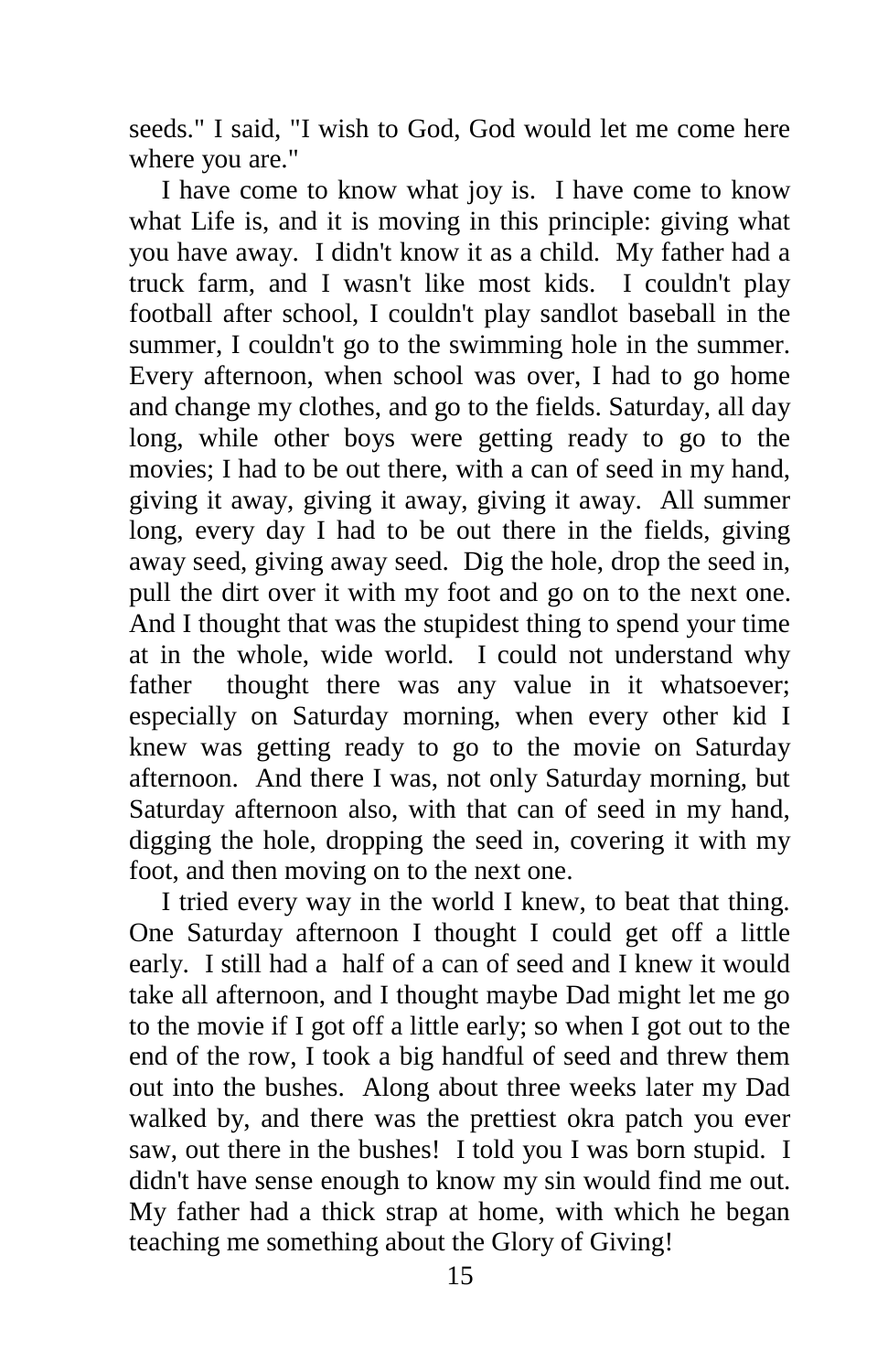When I was about fourteen years old, I decided I'd had enough of that stupidity; and my Dad just didn't know what it was all about; and I was going to run away from home. I had heard of a place called Detroit, about a thousand miles from Miami, where there was an automobile factory. I had saved myself up three dollars, and I was going to go get a job in that automobile factory and make my fortune. I didn't have the courage to go by myself, so I talked one of my buddies into going with me. He had saved himself three dollars; and we both hid a paper sack down by the road, with an extra pair of pants and shirt, and a toothbrush, in it. One morning at daylight, we slipped out the window, sneaked down the road, picked up our paper sack, got out on the highway and stuck out our thumbs; and we were off! Three days and three hundred and sixty-five miles later, we arrived in Jacksonville, Florida, at three o'clock in the morning; riding on the back of an old truck; tired and weary. We had made every hamburger stand along the way, and every dime of our three dollars was gone. We got a ride to the produce market in that city, and laid down on the wooden platform and slept until eight o'clock in the morning. When I awoke, some colored man had come along and stolen my paper sack with the extra pair of pants, my shirt, and my toothbrush; and about that time, I began to get a revelation that even the servants in my father's house fared better than I! I said to myself, "I will arise, and go back to my father's house!"

 I got back on the highway and stuck my thumb out, going back home. About three o'clock the next morning I was in, Deland, Florida, standing on the side of the highway (my buddy had gotten mad at me and left me). I was standing there crying and sticking out my thumb; when all of a sudden, here came a car down the road with one of those big, flashing lights on the top of it. It scared me to death, and I looked around for a place to hide; and the only place to hide was a women's bathroom in a filling station nearby; so I crept in there, closed the door and, stood there, shaking. All, of a sudden the door opened and that big light was shining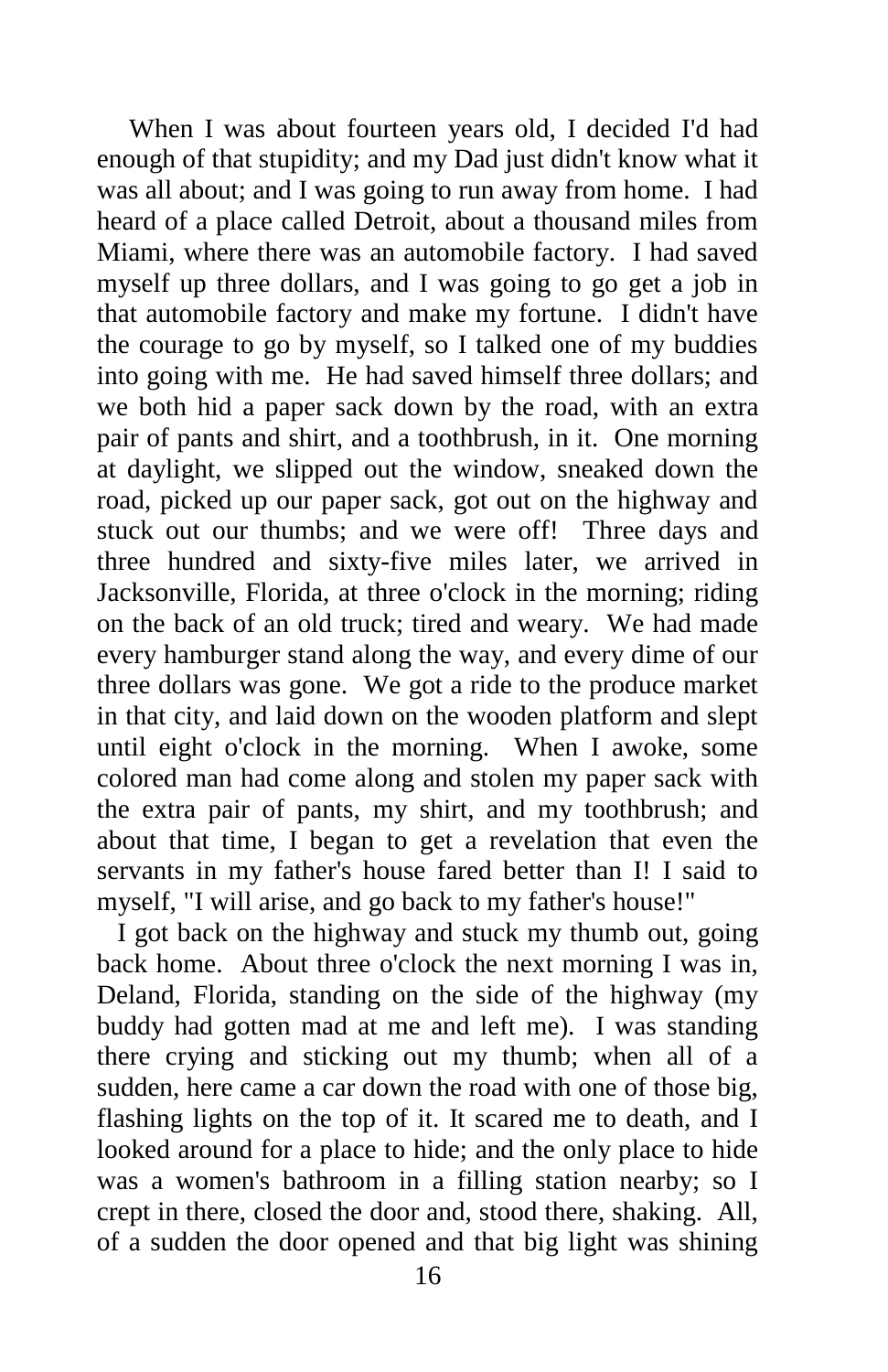right in my eyes. The light had found me! The policeman took me to the station and put me in a cell, locked the door; turned the key, and I lay down, quite sure that I would be there the rest of my life. But I didn't know that he went back out to his office, called mother long distance in Miami, and said, "We've found him, come and get him."

My mother got home after a hard day's work and had to drive all night long, or half the night, to pick me

up; and half the night to take me back home.

 We arrived back home in Miami by ten o'clock in the morning. We pulled up into the yard, got out of the car, started up the walk, and here came Dad down the steps, with a can of seed in his hand. He didn't hit me, he didn't holler at me, he just looked at me and said "Son, did you have a good time?" And I said, "No, Dad I didn't." Then he handed me that can of seed and said, "Well, get on the truck and let's go to the field.

I wouldn't take five hundred million dollars for the rest of those days after that, that I spent in that field, digging the hole, dropping in the seed, covering it up with my foot.

Three or four years ago it dawned on me when I looked at the mess some of the young people are in, that I see around me today; and some of the messes that some of the young people I know in this move of God came out of (but as messy as I was, after I had left home, I never got into your mess), that sixteen year old boys and girls in your generation know more about filth, sex, lust, thrills, and every filthy concoction that Satan can imagine, than I could ever have dreamed of when I was a sailor boy. And I thought I was really

a bad one. And my heart began to break for them. Satan has dreamed up some filth, to put into the minds of the young people of this generation, that teenagers in my day couldn't have even dreamed of in a million years. My heart has been tearing for them. It may seem like I'm a little hard on them sometimes, but it is because I love them. And if they had had what I had, after I got back home, for about, four or five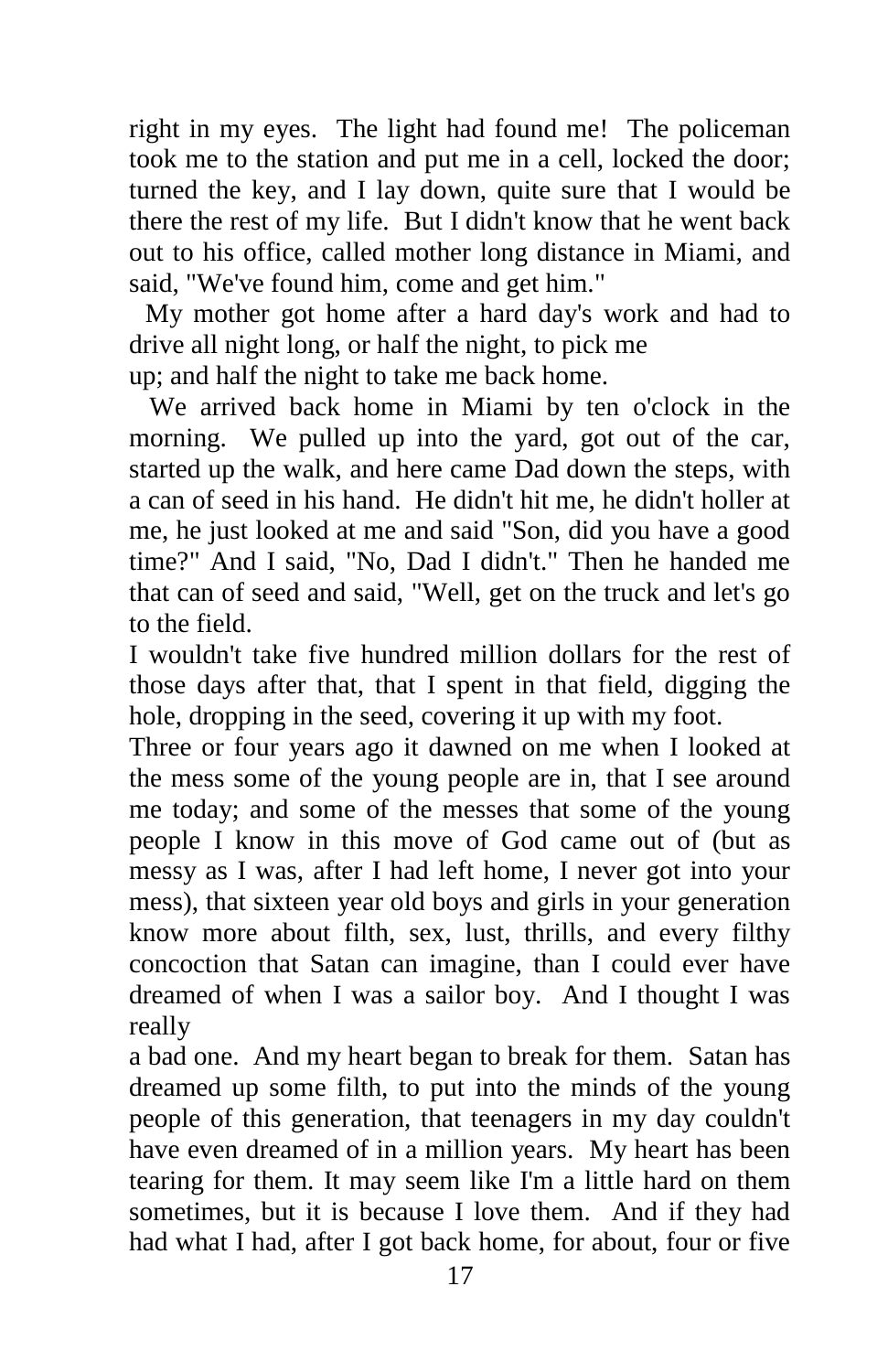years, digging the hole, dropping in the seed, covering it up with the foot, and going on to the next one, they might have missed some of that.

 My father began to break through to me, that everything your father tells you to do isn't a laborious duty. The reason it seemed like duty to me, was because I did not have the vision to look four months ahead. When I would go into my father's home, sit down at his table; and eat big, red, ripe, luscious tomatoes, and squash, and beans, and peas, and okra, and all those things I like so well. I didn't have sense enough to know that they were the results of my digging the hole, and giving the seed away. Because my father's vision was greater than mine. And that's why we have fooled around so much with this thing of giving. That's why it has been a laborious duty to us. Our vision hasn't been as large in its scope and range as our Father's and we haven't been able to see the glory of it. I don't pray anymore for God to give me back anything in return. I pray for Him to give me more faith to move in this principle. I do not claim that I am moving in it perfectly. I pray for Him to give me guidance, by His Spirit, of where, and when, to give away everything He gives me. And I hope, when the time comes that the anti-Christ system calls in the money, that I will have just given someone my last dollar for the taking of God's people into the purpose that He has for them, and I don't have one dime left to give to those boys. And I'm working on it.

How this thing works, how it works! Hallelujah! Eight years ago, God showed it to me. He spoke to some prophets in Miami, and said, "You are going to preach this thing around the world." And my wife said to me, "Honey, I just don't understand. The prophets said you are going to preach this message around the world, and you don't have but one white shirt, how in the world is a preacher going to preach around the world with only one white shirt?" And I didn't have but one white shirt, and fifteen dollars. But I would preach, and she would wash that white shirt; and I would preach the next night, and she would wash that one white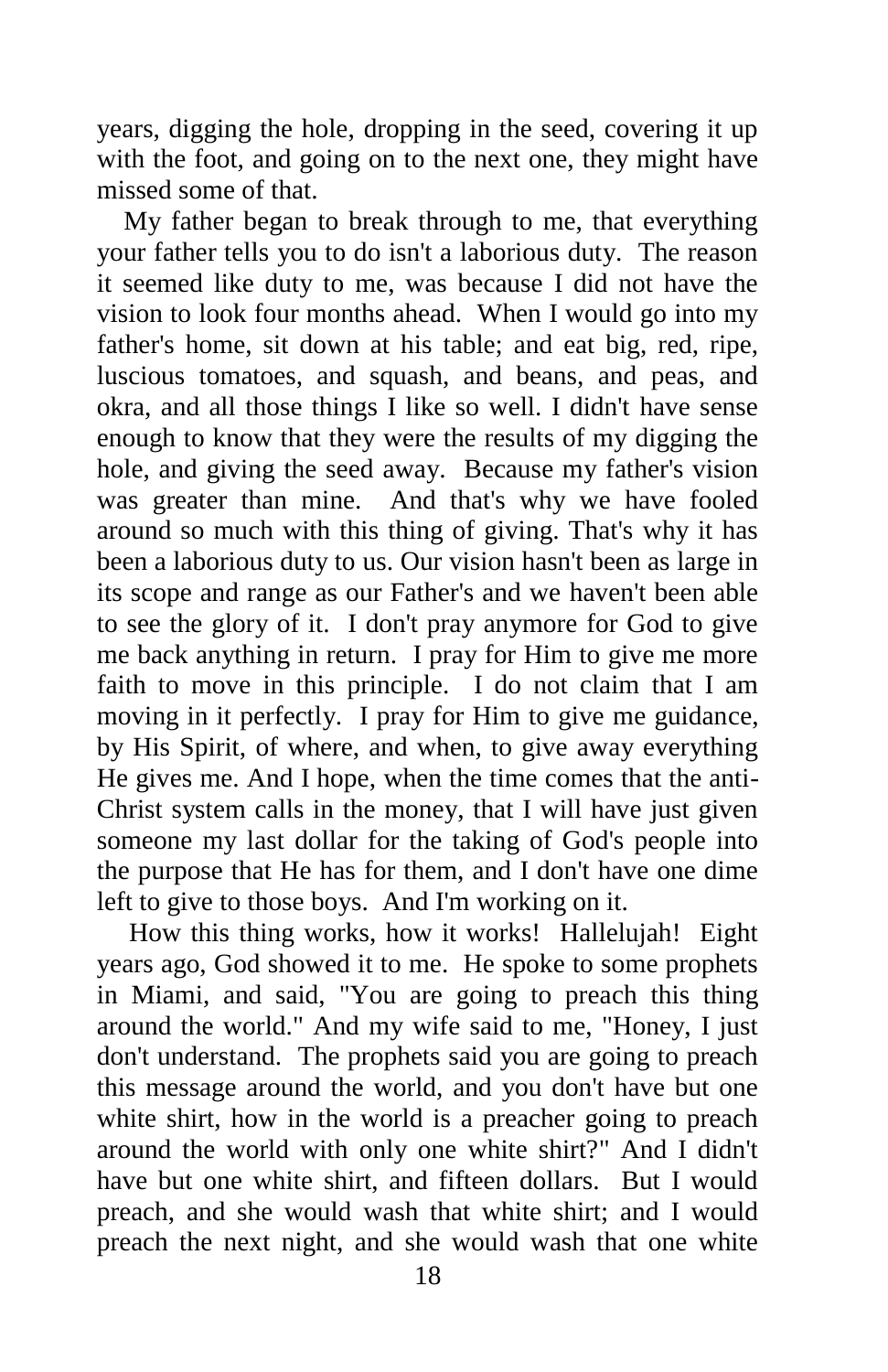shirt; and I would preach the next night, and she would wash that one white shirt. But I had a revelation! I had one white shirt and fifteen dollars, but I started moving in a principle, and now I have plenty of white shirts. If you want a white shirt, I will give you one. I could get more white shirts if I needed them, but I don't need them! Therefore what the Lord gives me goes for other things, simply because it works! It cannot fail.

The only reason we are not rich in all things, is because we have limited the God of Israel.

 I was preaching in the country of Haiti, where there were five thousand people in the service. Their Pentecostal church organization down there has 140 churches, and 40,000 members. During the convention services they passed the offering plate one day, and from 5,000 people they got two dollars! I said to the head of that organization, "What in the world are you doing to God's people? Why don't you teach these people to give unto God?" And he said, "Well, Haiti is the poorest country in the world. These people are too poor to give." He was trying every way he could to get American money. I said, "My God, man, you're making them poor. You're the reason they are poor! You're keeping them in poverty! You teach these people that if they don't have a dime, if their hen lays ten eggs, to give one egg to God, someway, somehow. And then if they wind up getting a dime from somewhere, you teach them to give a penny of it to God. Then when they have a dollar, to give a dime to God; and when they have ten dollars, to give a dollar to God. They can at least start on that level. Then God will pour back to them in return and their faith will increase. God will then give them more of everything, revelation, goods, anointing. And their faith will come to a point where they will start praying, and God will give them a better government, and their country won't be so poor.

 If you haven't had the faith to fulfill God's law of tithing, up until now, don't say that you no longer believe in tithing and you're going to stop, you never started. And if you never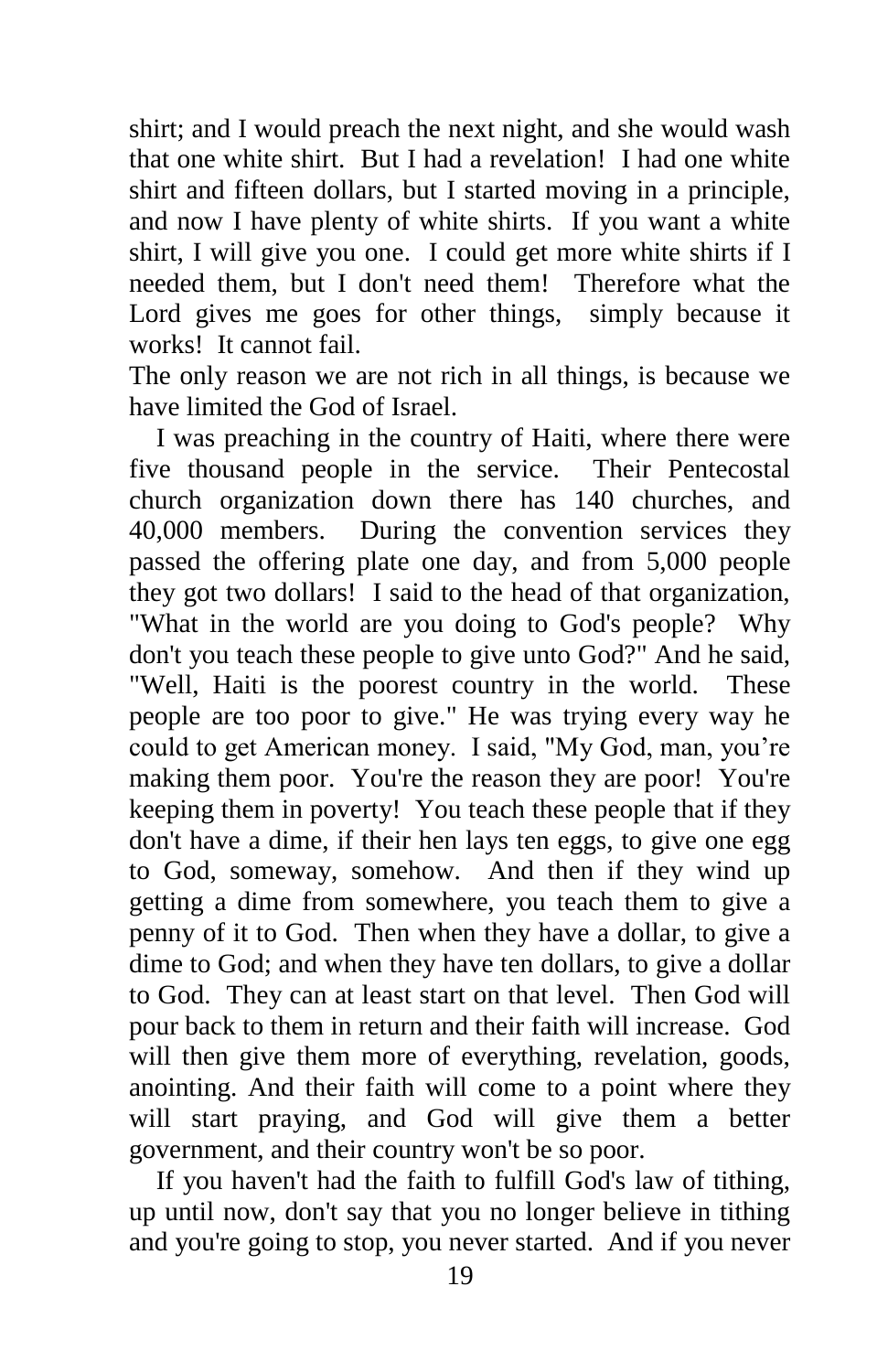got started on that low level, you had better get started, so God can give you the faith to come to the place I'm talking about. The only way God ever takes anything away, is by replacing it with something better. If you never had the thing to start with, you don't get anything better. I'm not talking about this thing where if God doesn't give you a Cadillac you're backslidden, that the Pentecostal preachers teach. I am talking about God giving to you, so you can pour it right back into God's Kingdom. I am talking about people that don't need Cadillacs, and their flesh has no desire for Cadillacs, but they want those things which are from above.

 Do you know that I'm not the first preacher to preach this revelation? The first one I can find in the Bible that got the revelation was an old preacher by the name of Elijah. And he hardly knew he was getting it, when he got it, he was just moving in the anointing! There he was, the famine was on the land. God hadn't sent rain. God's people were hungry for bread. Ahab was ruling. It was the same situation that we have today, with carnal, old order, Ahab ministries ruling, and the famine is on the land out there. God's people there are spiritually poor as church mice. They are not getting the Bread of God, the Rain is not raining on them. But God has called out an Elijah ministry to stay in a cave and prepare to break the famine.

 Old Elijah went up the mountain and drank water from the brook, Cherith, and ate raven's food until he got to like it so much he didn't want to leave, and so God dried up the brook! He said, "Elijah, it's time to fulfill your ministry now. Go forth. I'm going to send rain upon the earth. And if you are worried about how your ministry is going to be financed, there's a little widow woman over in Sidon. You don't have to worry, I've got it all prepared, and she's going to finance your ministry for you, and take care of you.

 I have an idea old Elijah started out, thinking, "My, that must be some rich banker's wife, whose husband died and probably left her a fortune, or a lot of insurance money. Because if God has called me to this great ministry, and she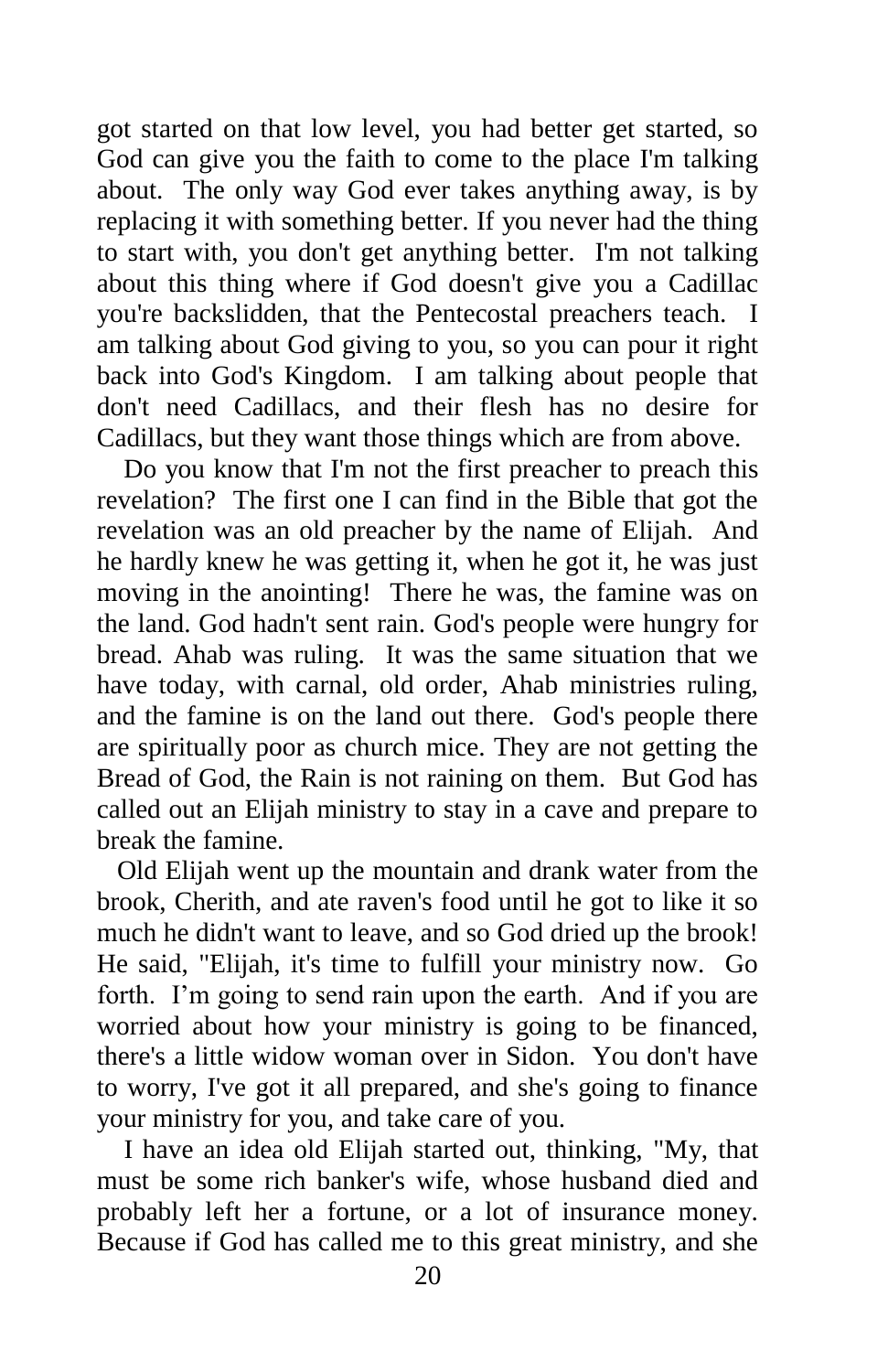is going to finance my ministry, she must really be loaded!" He got over there and found out she was poorer than he was. The famine was going on, and she was picking up a couple of sticks. She just had a little bit of meal in the barrel and a little bit of oil in the cruse to make one little cake, that she and her son could eat, and die. But suddenly the anointing rose up in Elijah, because God was revealing to the Elijah ministry God's Divine Order for financing the Elijah ministry's ministry. He said, "Woman, give me something to eat." She said, "Brother Elijah, you see how poor I am. Just a little bit of oil in the cruse and a little bit of meal; and I'm picking up these sticks to make a little cake for me and my son, that we may eat, and die." Brother Elijah said, "It's all right, woman."

 The anointing of God rose upon him, and something broke on his soul that broke on my soul eight years ago. I can't explain it, but I'm not afraid to preach this revelation to people. I feel as strong as a lion in it. It doesn't make any difference if the enemy accuses me of trying to get your money, or any of that foolishness, I know what I'm doing for you. So did Elijah. He said, "Sister, you take that meal and you bake a cake. Then come and bring it to the man of God; and your meal barrel will always be full and your oil cruse will never be empty!

 I deplore what the healing preachers have done to God's people. But God's Word is still true. If some people had been there, they would have said, "Look at the money-grubbing preacher, taking that last little cake the poor widow-woman has." But you know the story. I don't have to tell it again. She took that cake and gave it to Elijah; and I have an idea people were coming and standing in her front yard, waiting for a handout for the rest of the famine, after that. When God showed me this thing eight years ago, I was sitting on my bed, and He told me, "You're going to preach this thing around the world, and your ministry is not going to be financed by the bankers, by the businessmen, you're not going to have to kow-tow to the moneybags that are in the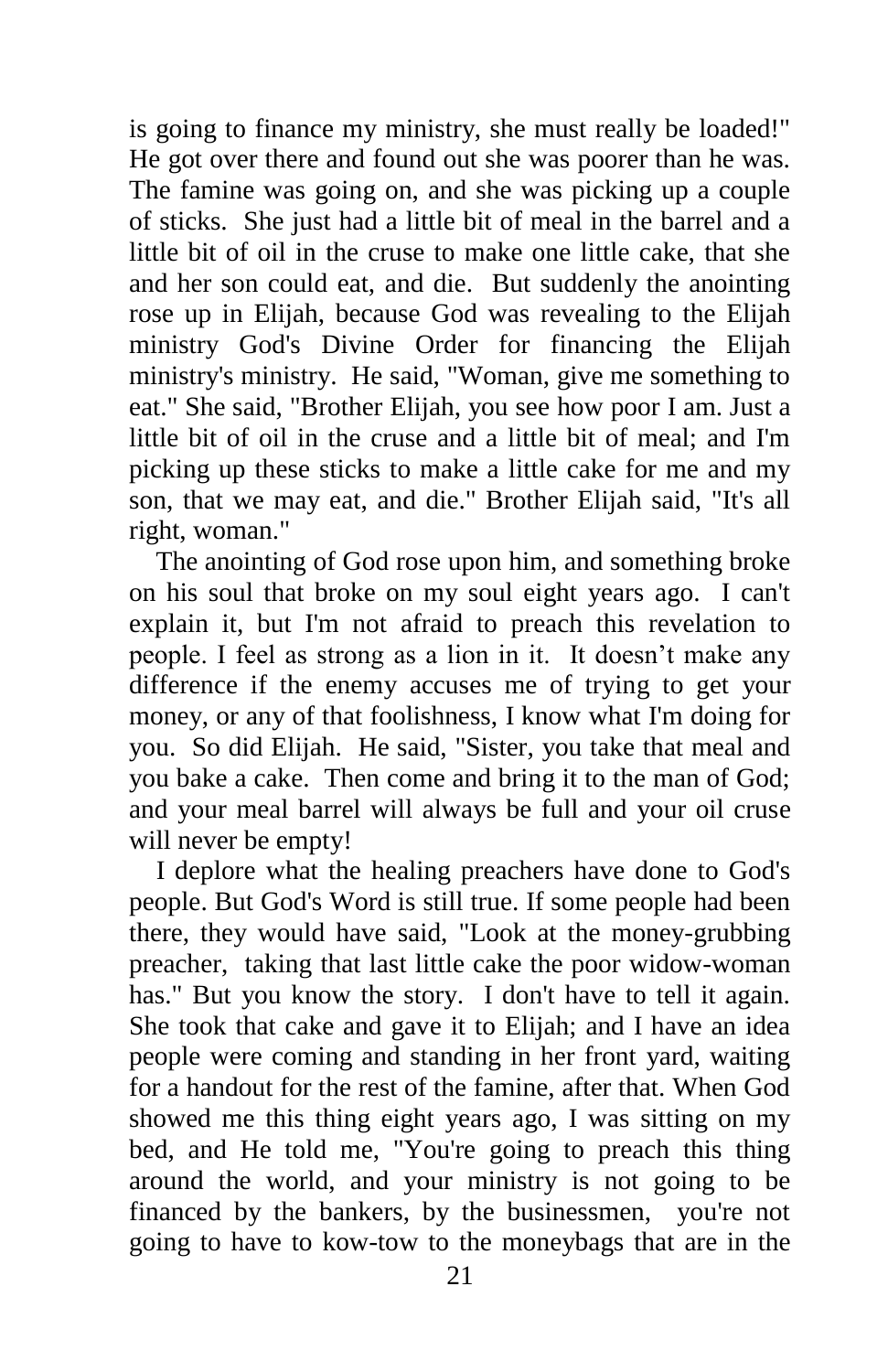church, the assembly, or whatever you call it, you can preach it just like it is. You can preach them in, and preach them out, and you will never have to worry about your ministry being financed. Because it's not going to be financed by bankers, and the moneybags, and the businessmen. It is going to be financed by the little widow-women across the world, that you're going to preach this revelation to, and impart your faith to, and they are going to move in it! And when they do, they will never have a need!

 This is one of the things the old order preachers do not understand when they come to our conventions and see the way this end-time ministry is financed. Some of them come every night and check the message, until they see the offering that is taken, and their eyes get big, and they say, "Maybe this might be God!"

 Look at this little widow-woman that Elijah went to. She didn't have any faith. If you think she had faith, look at what she said, "I'm just going to pick up these sticks to make a little cake for me and my son to eat, and die." I assure you that is not faith! If you didn't have this revelation you might wonder why God would use such a woman to finance Elijah's ministry. She not only didn't have any money, she didn't have any faith, either. But the man of God had a revelation. And the man of God had faith. And the man of God imparted his revelation and his faith, and their need was met from there on out!

 When I first started preaching this revelation eight years ago, the women that I preached to did not have any faith in it then, either. I could see them sitting out in the congregation and they would smile, and snicker, and laugh, and scratch their ear, saying, "Well, maybe!" Then a Hittite would creep in and say, "Yes, but what if this thing falls through?" But the man of God had faith and a revelation, and we have imparted our faith and the revelation to this widow woman, and every need has been met.

 There was one more ministry that preached this revelation after Elijah, and that was Elisha, the double-portion ministry.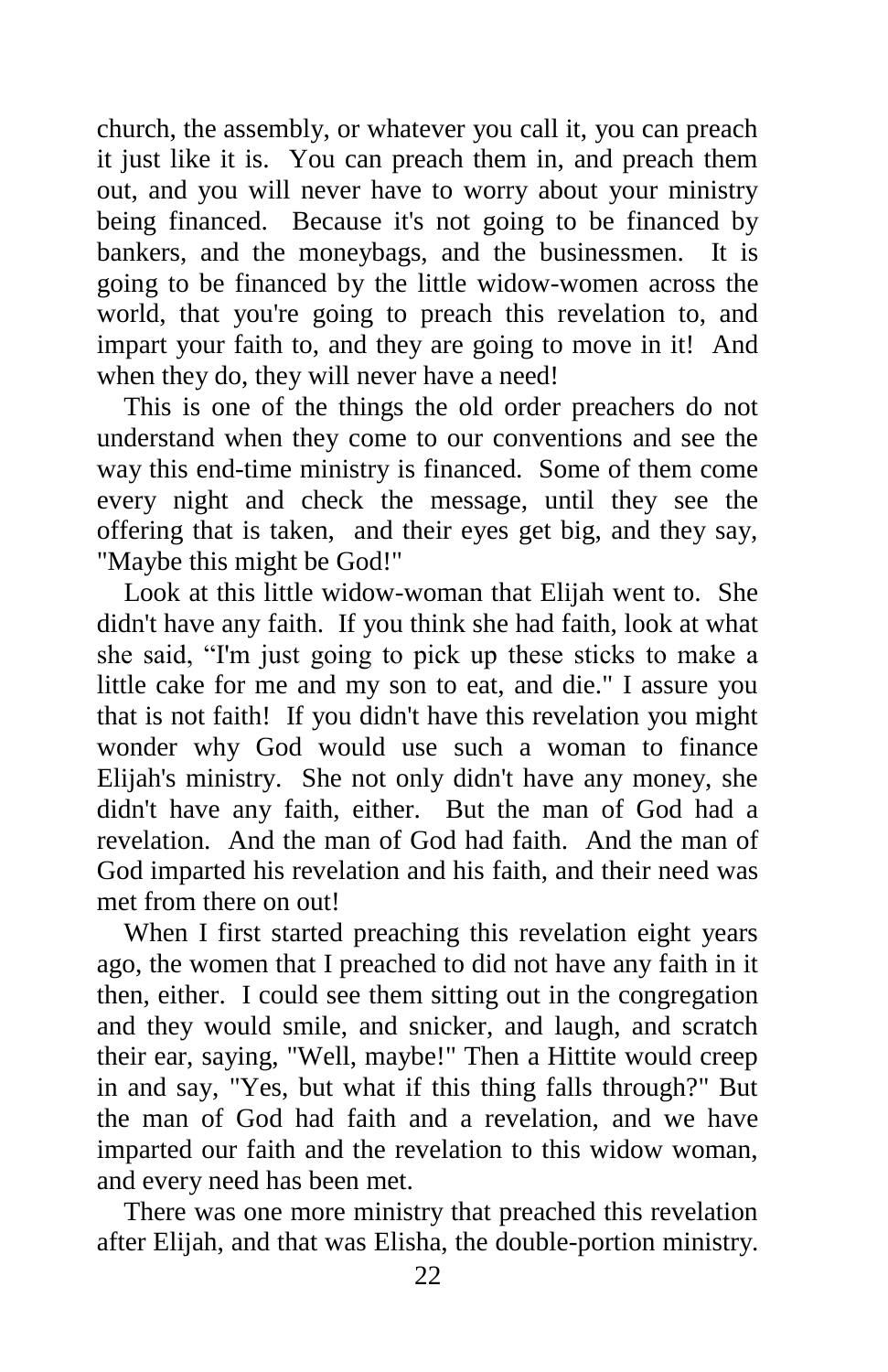There he was, the man of God for his hour, with the message of God for his hour, and a little widow-woman came to him. Her husband had died and left her with nothing but a lot of debts. And the creditors were knocking on her door, and she came to Elisha and said, "There's the situation. You're the man of God, you're supposed to have the answers. What will I do?" Brother, that is one thing God impressed upon me in this move of God, and that is that the man of God is supposed to have the answers for God's people! He is not supposed to put them off and say, "Now there's two views concerning this."

He is supposed to have the answers for God's people.

 This widow-woman came to Elisha and said, "Now there's the situation. Creditors are knocking on my door. All kinds of debts. I can't pay them. My husband is dead. I don't have anybody to go out and work for me. My children are hungry. You're the man of God, what will I do?" If that happened today, most preachers would say, "This sister is in bad shape. We had better take up an offering for her." The man of God asked, "What have you got in your house?" She said, "Brother Elisha, you should not talk to me like that. You know how poor I am, and how bad my situation is." I'm paraphrasing a little bit, but I know by the Spirit what was in her heart. "All I have in my house is just one vessel with a little bit of oil in it**.** Why don't you go ahead and take up an offering for me?" Just like they come to us.

 Don't come to Brother Fife for any more handouts. I had that "up to here" when I was a young preacher. I gave them my house and my bed, and then my wife had to de-lice it after they were gone. I gave them my pants, I gave them my clothes. As a young preacher, I was all fired up, holding street meetings, and I could get fourteen bums to come and say, "I accept Christ," every time we held a meeting, if I'd take them home and give them a meal, and a bed, and money, and this and that. I really had a revelation back in those days! I had more love poured out of me, I guess you could have called it love, or compassion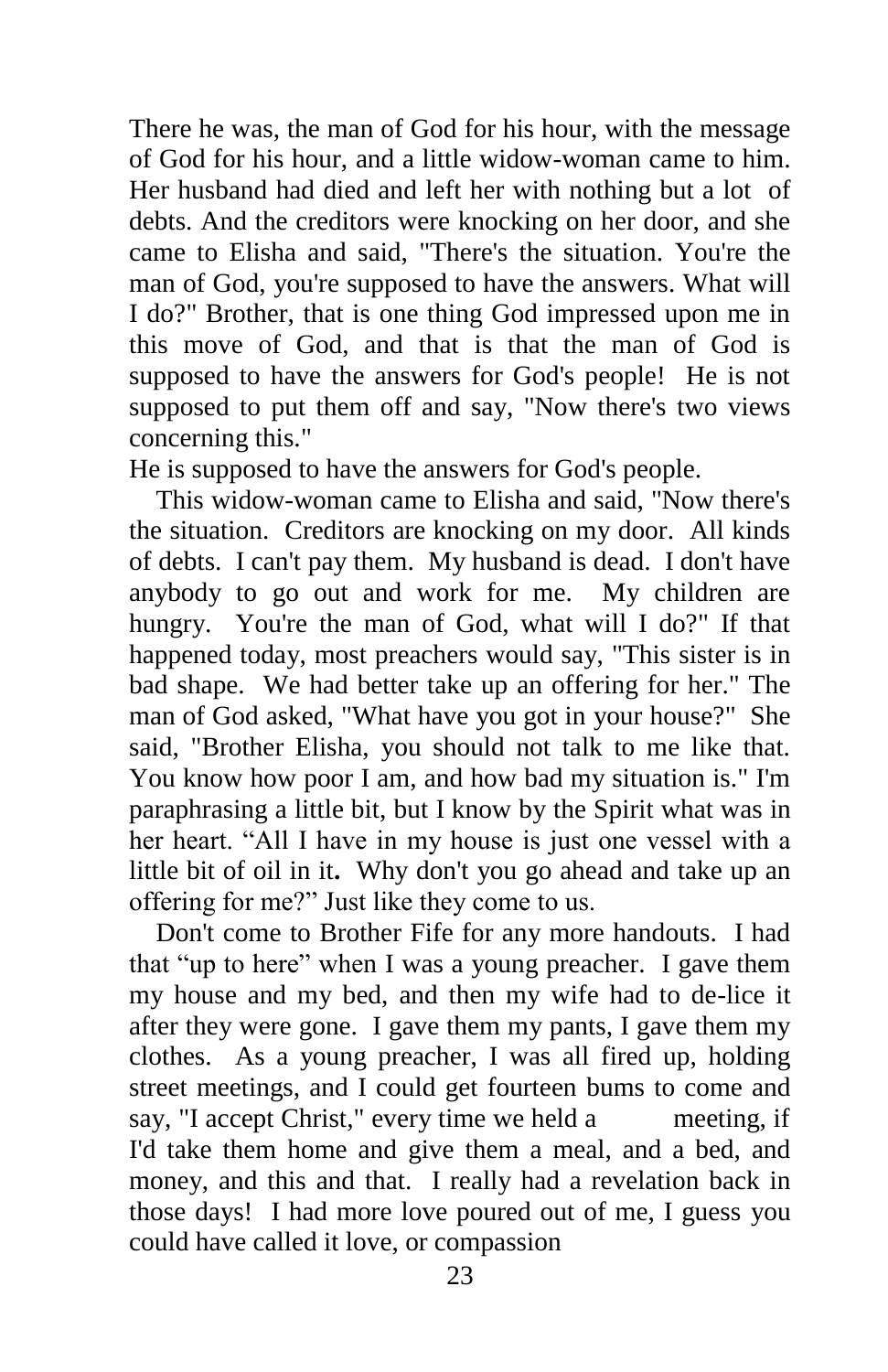One day when I was pastor of a church in New Orleans, I went downtown past the park, and there was a young woman standing there, with a little baby about three years old hanging onto her skirt, and another one in her arms.

 A young man was standing there talking to her, and God told me they were flat broke, didn't have a dime, had just come into town. I walked up to them, and sure enough, that is the way it was. They had just come into town, had no money. Took them home, called all the church members together, kept them in my house for a week. My wife washed the dirty diapers for her baby, every one of them, She didn't even have sense enough to wash the dirty diapers for her baby. She would get up from the table after supper and sit down and start reading a magazine while my wife washed the dishes, washed her clothes, and washed the dirty diapers. This went on for a week, me and my church members got all fired up and went out and rented a house, paid the first month's rent, went down and bought them a refrigerator from the Goodwill store, and a stove and a bed, and furnished the house completely. Called up a friend of mine that owned a lumber company, got him a job, making two dollars an hour; moved them into their house, hauled their furniture over and moved it in.

Two days later the man that owned the lumber company called me up and said, "where is that fellow? He didn't come to work this morning." I said, "I'll go find out." I went by his house and knocked on the door. His wife came to the door, and I asked her where he was, and she said, "He's not home." The Spirit of God told me he was hiding back in the bathroom. I walked through the living room and looked around. The chair was gone, the couch was gone. I walked past the bedroom and the bed was gone. The mattress was laying on the floor and the little baby was lying on it. I walked into the kitchen and the stove and refrigerator were gone. He had taken every piece of furniture in that house and hocked it, and bought whiskey with the money. I went up to that girl, pointed my finger in her face and said, "I'm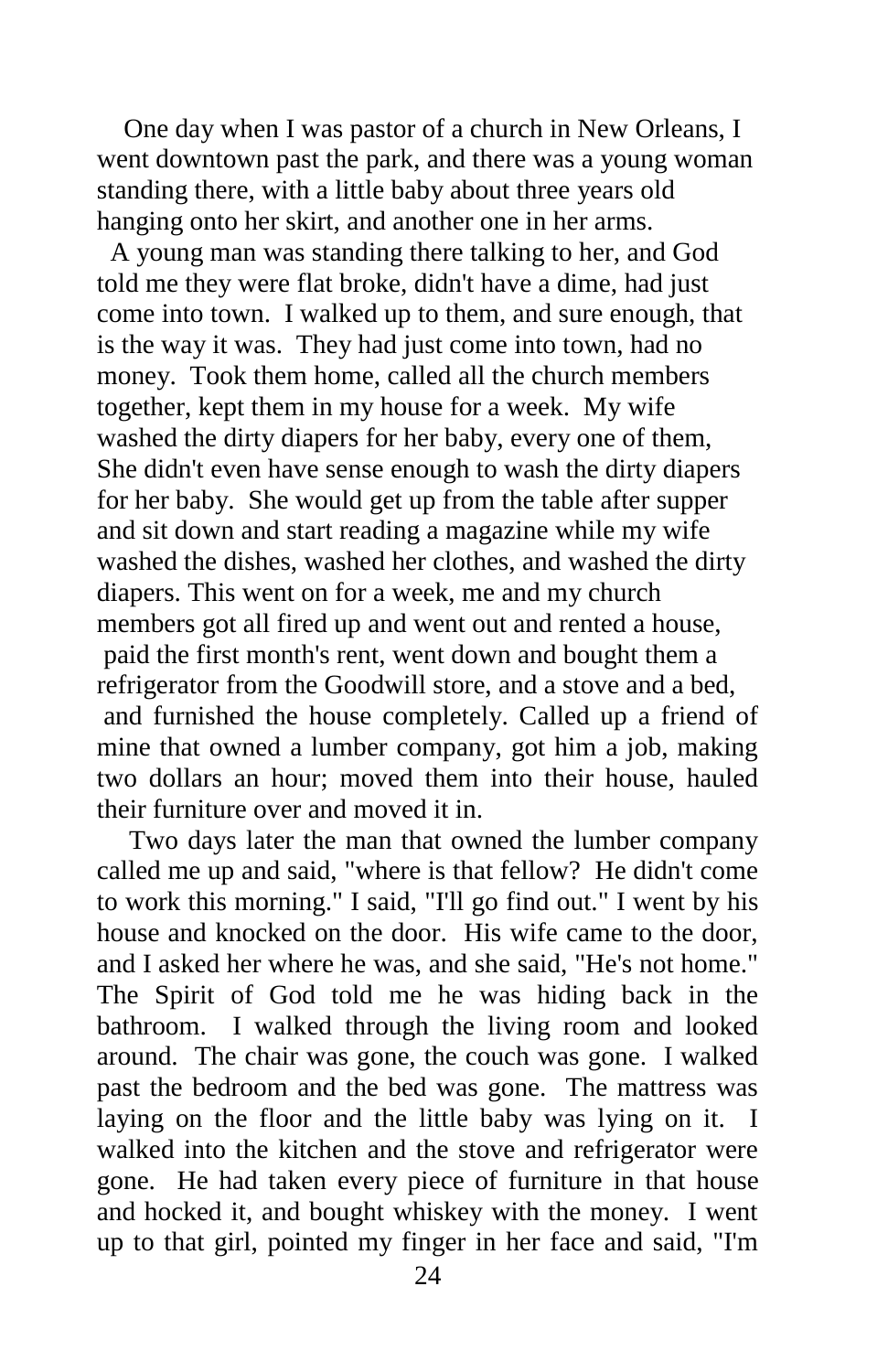going to do one thing more for you." She had told me her folks lived in Gainesville, Florida. I said, "If you will let me, I'll put you on a bus, and pay for the ticket. I won't give you the money, and send you back to your folks. Will you go?" She said, "I'll go," and I put her on the bus, and that's the last time I ever saw them.

There is one thing God has shown me, as part of that Elijah ministry. Don't you come to me and ask me to help you to do nothing. You're wasting your time. But you come to me and ask me to help you help yourself, and I'll lay down my life for you. Don't any of you young people that got a revelation, since you came out of the hippie realm, that God's not calling you to work; but just lay around and read the Bible, and all of that stuff, come to me and ask me to give you a dime. And don't expect me to do so without your asking me, I don't believe in your revelation. But if you try, and you're too weak yet to make it, I'll give you my life, and every dime I have, as long as I know you're trying to help yourself. And so, I ask you, "What have you got in your house?" "I just have a little bit of anointing oil, Brother Fife." That's enough. Go out**,** and gather vessels that are all around you, and start pouring out to others, money, goods, revelation, your strength, your love, your compassion. That widow-woman started pouring out, and she looked, and a fountain had sprung up in the bottom of that vessel, and it hasn't stopped flowing today! Today there's a little widowwoman church, all over the world. Her husband ministry has died and left her with nothing but debts. Sin debts, unbelief debts, debts to the people out there that are crying out for the Word of God, and there's an Elisha, ministry coming forth, the Man of God who has the answers today. And the answer is, "Woman, what have you got in thy house? Start giving it away! Start pouring it out."

"That's a great revelation, Brother Fife. When I get all of my bills paid, and when I get that new house, and that new car, that I just have to have because my old one is no good, and when I get on top again, I'm sure going to start moving in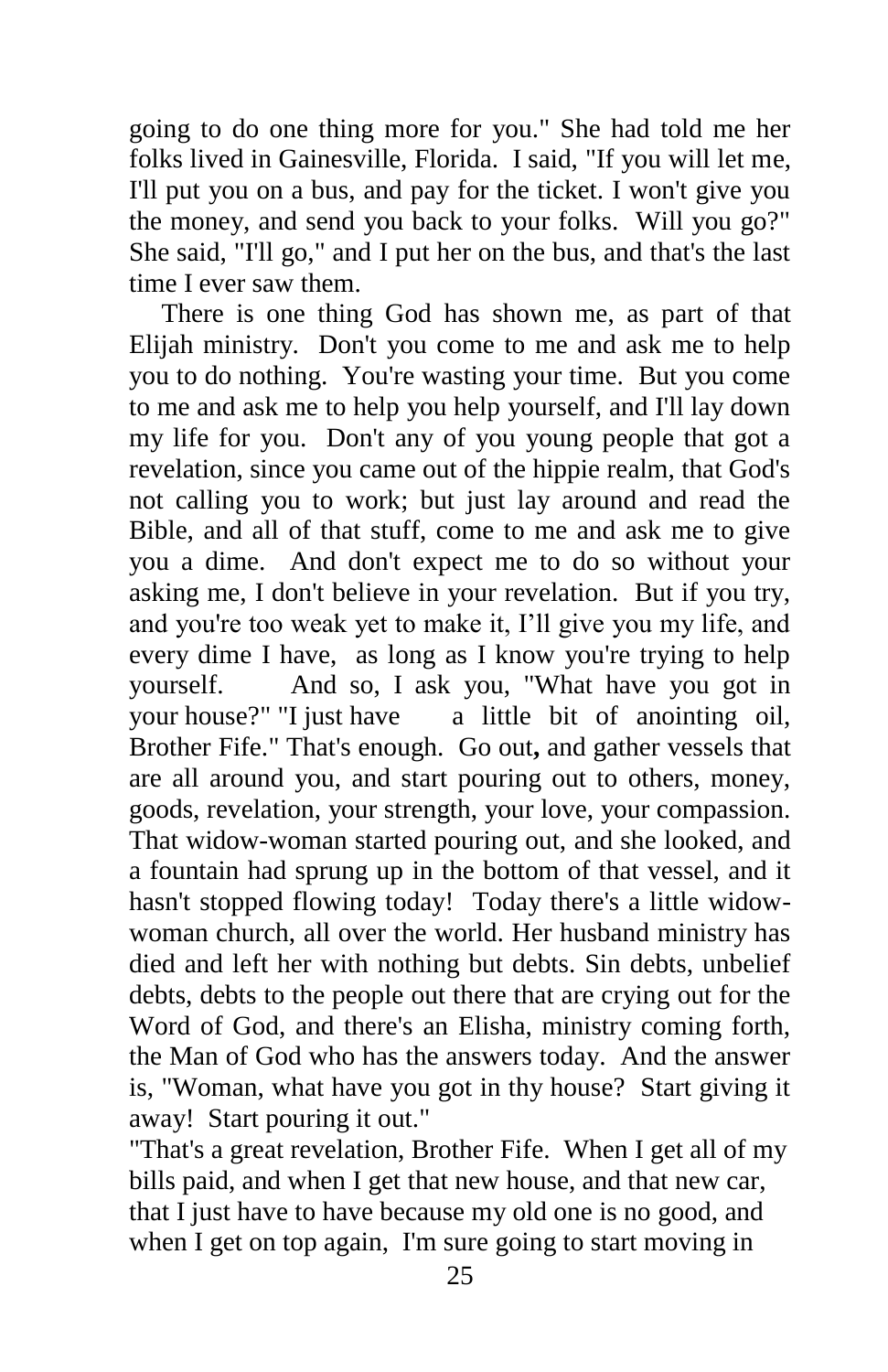that revelation." No you won't, you'll never make it. You'll

never get your debts paid. You're like the insurance man that told me one time, he was a fired up, part-time Christian, and in just two more years he was going to start getting his retirement pay, and then he would start serving the Lord full time. What have you got in thy house, NOW!

Beloved, I don't want to get you all fired up, just so you'll give a big amount to my ministry, today or any other day. I want to give you a sure faith in this principle that will carry you forward, so that when you are ten thousand miles away from Sam Fife, and his ministry, if you never see me again, this will still be with you, solid as a rock. There was a trick the devil, and my flesh, used to pull on me, even after I saw this thing and was moving in it. I have a lot of responsibility on my shoulders, in God's Kingdom. Young ministries on the mission fields, etc., and maybe God would provide more than I needed at the time. I would think, "Now, you had better save a little of this, because something might happen to that ministry out there two months from now. Some unforeseen emergency might come up."

And the enemy almost got to me with that. But suddenly my God spoke to me, and He said, "Don't you think the same God who has provided you with what you have right now will be around then? Do you think Elijah's God IS God! He forever IS, and He forever IS GOD!

When I started ministering this message, I could hear a "ho-hum" coming from the spirits of people in the congregation. "Brother Fife's stopped preaching on Sonship now, and has gone to preaching on giving again. Let's get back to 'going' on to perfection." But you see, this is Sonship. This is the revelation of Sonship! If the Sonship message could be summed up in one word, it is this word: GIVE! Do you know why Jesus said that it is more blessed to give than to receive? Not because He wanted to get you all fired up over giving, but because He was trying to get over to us that through moving in this, the Nature of God will increase to its fulness in us.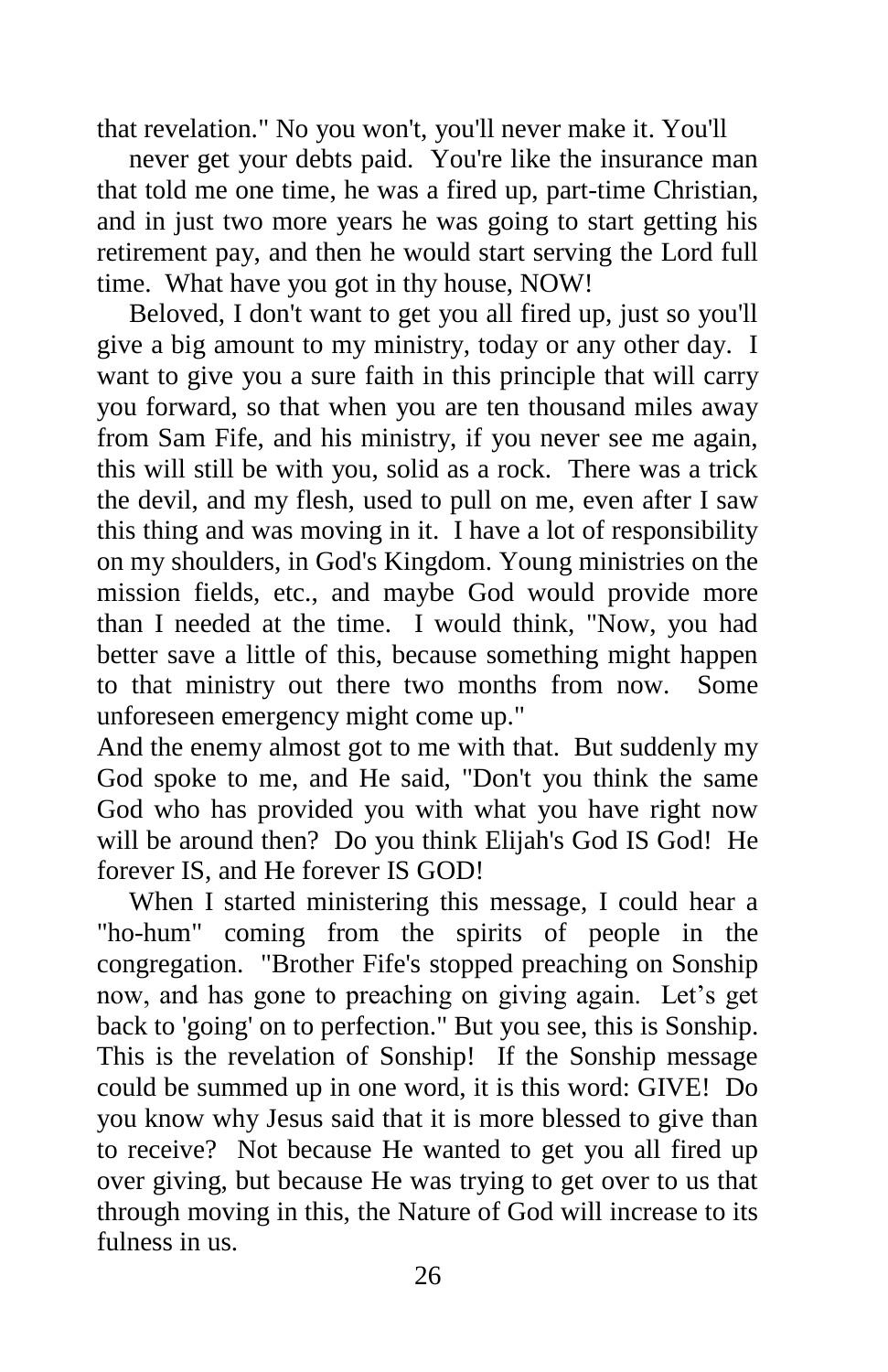Because that is the essence of God's Nature. It continually replenishes itself by giving everything away. The way He remains omnipotent, the way He remains the I AM, is by moving in this principle! It is a characteristic of His Nature that, if He gives everything that He has away, the power that emanates from His own Nature continually replenishes Himself. That is why one of the names that is used for Him in the Old Testament means, "the Self-Existing One."

Beloved, when you are moving in this principle, you are selfexisting! When God gave me the revelation eight years ago, there wasn't anyone but me. I didn't have anyone to depend on to give. Someone said to me, "When you preach that, it sounds good, but you have all those people sitting out there to give to you, to meet your need."

Let me tell you, when God gave me this revelation eight years ago, I was the self-existing one in this thing! I didn't have anything but the principle, and neither did God! But it is revelation that makes you self-existing. It is not dependent on whether anyone gives or not, it is dependent on whether you move in this principle or not. if nobody gives. God will send Michael and Gabriel around to give you a few dollars, if you need them, to bring in His Kingdom!

A missionary went to the mission field through my ministry, and one of the zealous young Saints went down to see him, and he was going through a little test. She came back and racked up everyone in the Body. "How come you're not meeting Brother So-and-so's need down there?" He had a great ministry, but he was just going through a little test, because God was teaching him some faith, The Spirit just wasn't speaking to the Saints right then. He went through his test, and later wrote me and said he saw the glory of God through it.

I sat that zealous young woman down and said, "Sister, don't you ever, come back here to this Body and do that again. This Body is not responsible to meet his need. His own faith and his own walk in the revelation of God is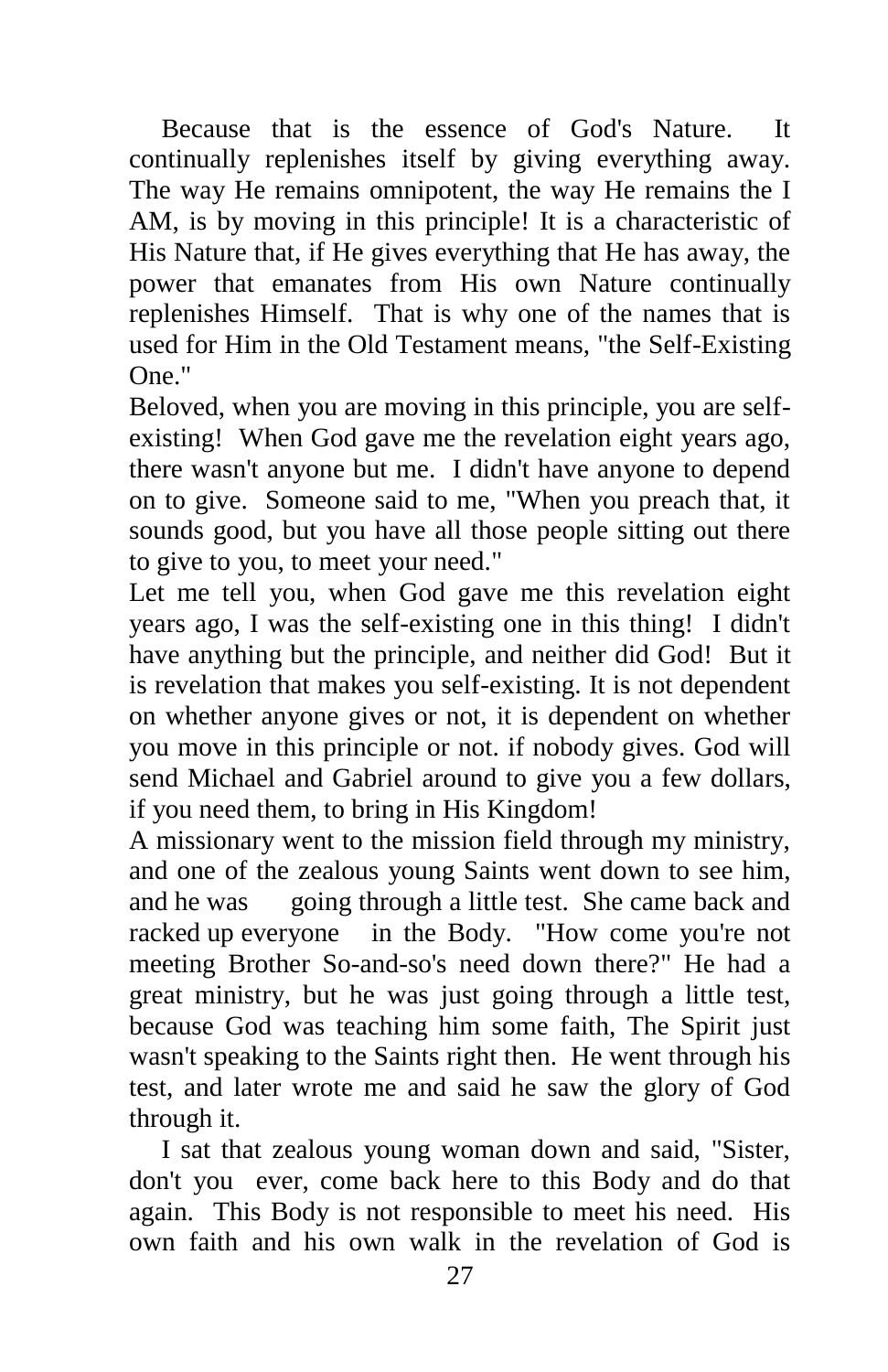responsible to meet his need. If he is praying right, and if he is walking right, and he is believing right, he'll never be in need. Neither will his ministry. Then God will speak to this Body and this people." And He did! He did not do it through that sister, either.

That's the biggest trap the devil likes to pull the ministry into: "You're responsible to meet my need." You people who are receiving this message are not responsible to do anything for me. All I ask anyone to do for me, is to listen to the message I preach, and my God will do the rest. Hallelujah! I'm responsible to preach this revelation, to walk in it, to be your example, to impart my faith to you in it, so that you voluntarily are inspired by faith, to step out and move in it. And then my need, and my ministry's need, and your needs, will all be met.

I have a lot of young ministries say to me, "Brother Fife, I'd sure like to have your ministry. You fly an airplane all over the world, you preach in a lot of places. You travel around the world." I say, "Do you want to know how to get it? Start moving in this revelation, and it will take you around the world!" That's what took me around the world. God gave me this revelation, and I started moving in it. If you start moving it in, God is going to start giving back to you, and you're going to have so much to give, that it will overflow the context you are in, and God will move you out somewhere else. Then it will overflow that, and He will move you out somewhere else!

What in the world do you think God would want to send you to Africa for, if you can't move in this principle right here? The only reason God will ever send anybody to Africa, or South America, or any other place in the world, is because there's a big hole full of needs there to be met. And if you're not filling up the vessels around you, what in the world do you think He would do with you, if He got you over there? I have seen missionaries literally wind up on the mission field and not know what in the world they were there for. I've seen them down there, wandering around like a bunch of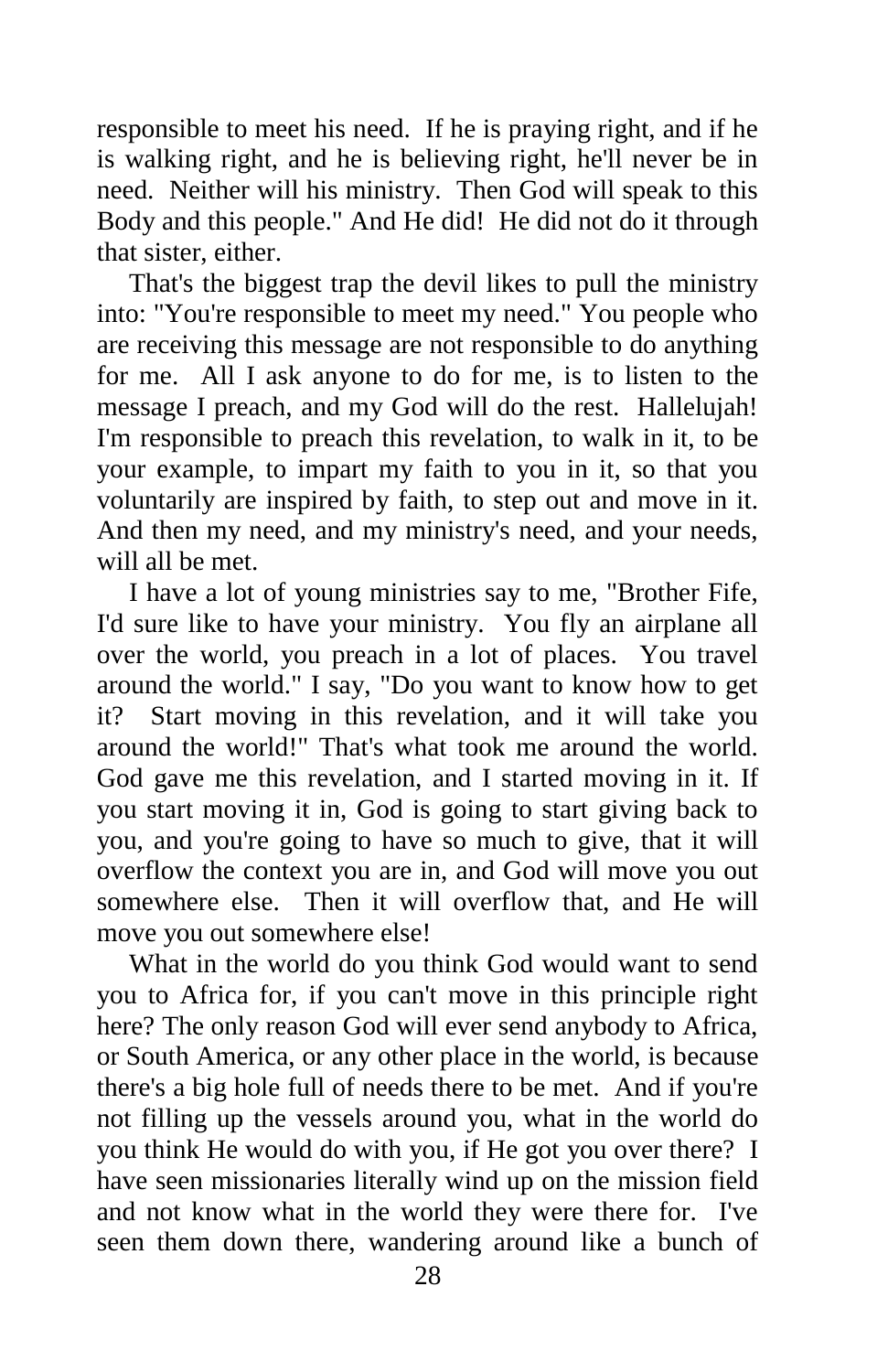chickens with their heads off! They say, "God told me to come to the mission field." What on earth for? They have to write people back home, begging for money for their ministry. If they had been moving in this principle before they left, they would never have to ask for a dime! This thing has gotten all out of whack! But there's an Elijah ministry coming forth that is going to bring it back into order.

Sonship is giving. Jesus' life, that part that is revealed to us by Divine revelation, from beginning to end, was just one continuous stream of giving away what He had. He started off, up there in heaven, with all of the power, all of the riches, and all of the fulness of God's Nature, and the Bible says He gave it all away! A verse of Scripture in Philippians says that He came down here, and counted being equal with God not a thing to be grasped and tenaciously held onto, but He even gave that away, and made Himself of no reputation, took on the form of a servant, and wound up without anything but a little oil in His vessel! Then, when He got down here, He gave away the thing that sisters in the move of God today still feel they and their children just couldn't do without, the opportunity to be born in a nice hospital, with white sheets, and two or three doctors, and was born in a stinking cowshed, with cow manure all around Him, not even a room in the inn. Why did He do it? Don't we know that He could have Incarnated in the home of a banker, if He had wanted to? Or a king? How come He chose to come into this world in a cowshed, with cow manure all around Him? And nothing but a few swaddling clothes to be wrapped in? He did it to teach you and me that with this revelation, you can start off in a cowshed in this world, with nothing but cow manure around you, and wind up the King and Lord of the world, by movin this principle! He did it to get the Truth over to us!

I went down to the Caqueta, in the jungles of Columbia, South America, a few months ago, and young Sister Mary Coalwell, one of the young women who is a midwife in the Body there and my wife, were up all night seeing the most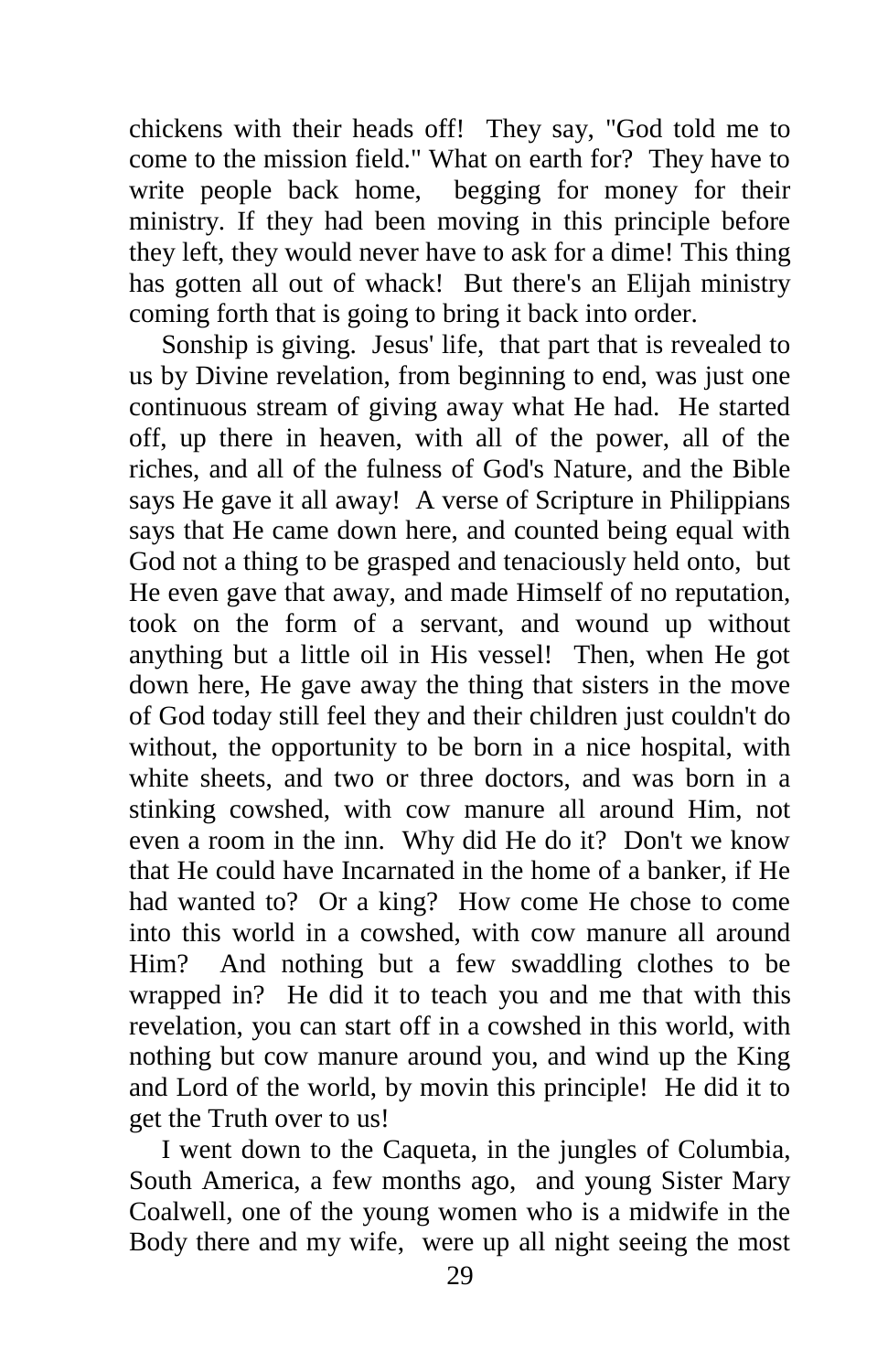beautiful, healthy little boy we ever saw born in a little thatch-roofed, bamboo hut, with cracks in the wall. No fancy \$500-a-week hospital room, no fancy surgeons around. Many of the young women down there are bearing a little man-child, not foolishly, but under the ministry of a young woman who walks in the Spirit in her midwife ministry, and is anointed by God. The first time it happened, the young mother bore her baby, and the third night was back in the service, praising God,!

When Jesus was twelve years old, He gave up what our young people think they can't do without, the opportunity to have a good time, to give Himself to receiving the revelation of God, and preparing Himself to redeem the world. So much so, that by the time it was over, He was confounding, the scribes and doctors of His day.

At our Assembly in Miami, when young people come into the move of God, the first thing we deliver them from is the idea that the are "teenagers," some special class of people that need to be entertained. They are not some special class of people called, "teenagers." A sex pervert named Sigmund Freud fostered off that garbage on the young people of our world and made a bunch of sex maniacs out of them. You are not some special class of people called, "teenagers," You have been born again of the Spirit, there isn't any age in the Spirit. You are just Sons of God, growing up like the rest of us, and you don't have any special calling to be entertained, and you do not have time, in this hour, to have a good time.

You only have time to get prepared for what is coming on this earth, when the tribulation hits it a few years from now, because you're not going to be able to get through on your parent's faith, on Brother Fife's faith, or your ministry's faith, or on anybody else's faith but your own.

If you must go down to the beach and tan your little backsides in the sun once a week, go ahead. But if you do, you're wasting your time sitting around in this move of God, shouting about Sonship truth, because you will not be in it. You don't have time.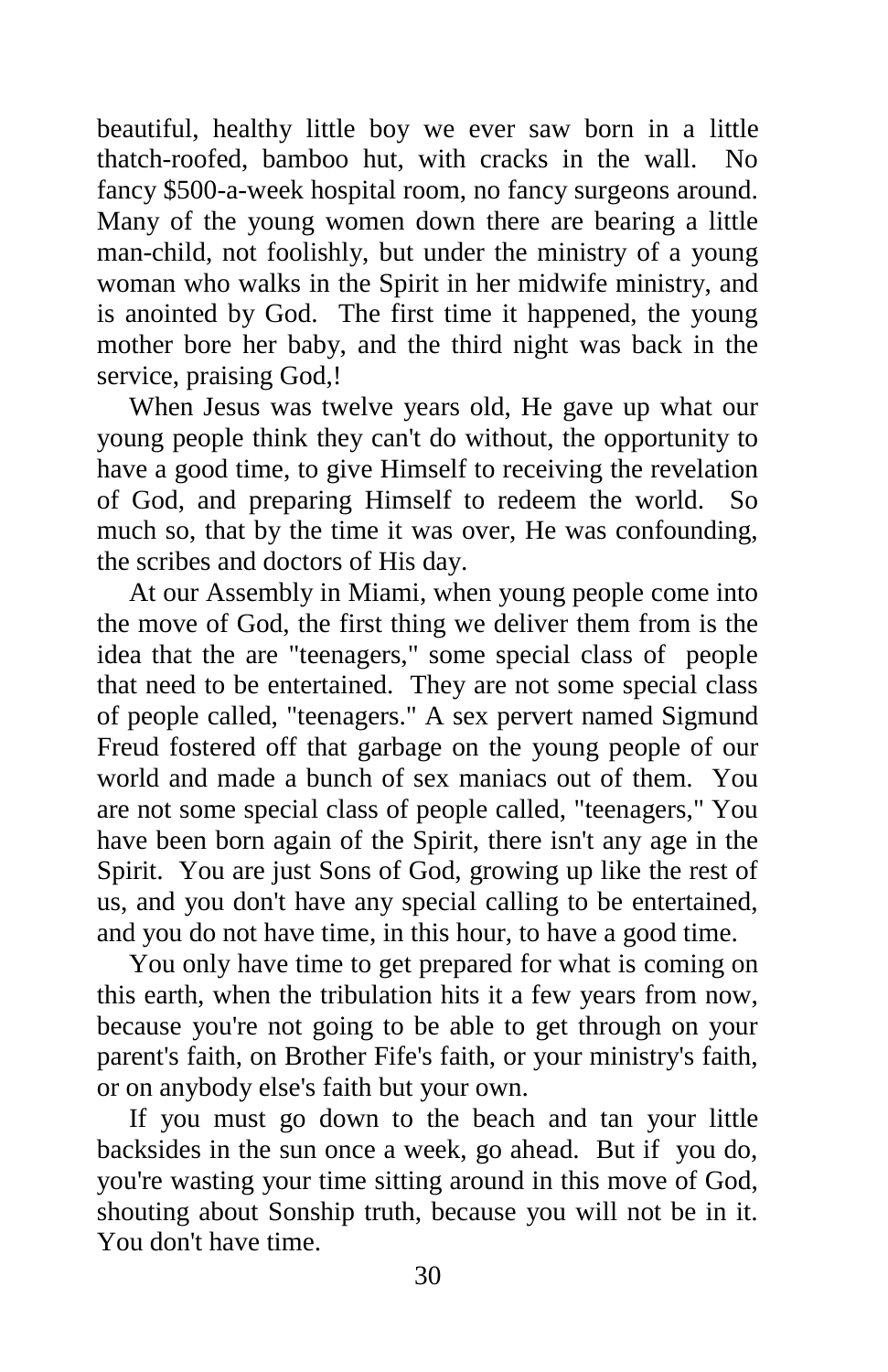When our young people, that are Sons of God growing up, are moving in the Spirit the way they should, the Spirit ministries can come forth in them just like the adults, and they appreciate it.

When Jesus was a grown young man, He gave up the thing that most young men think they can't do without today, the opportunity to get a good job, and make a lot of money, have His own little nice house, a wife and family. He could have done it. Carpenter's wages have always been a high standard in any age. But He gave those material things up, to redeem the world. And because He gave up the material things, God gave Him Spiritual riches to the point where He could heal the sick, raise the dead, and do things you and I haven't dreamed of yet. Because God gave Him the Spiritual riches, and He didn't even hang onto them!

When He received the Spiritual riches, He gave up the thing most people are tempted to want, the opportunity to build a kingdom here in this world. Because of the anointing, they tried to take Him by force and make Him an earthly king. But He turned and gave that away. He gave away His gifts, gave away His anointing, gave away His power, and finally came and stood before that cross, and gave away, the last thing He had that He could give to God, His very breath itself. And all that other giving had just been practice, had just been growth, to prepare Him for this one. When He had given God all He had, and all He was, all of Him, then God gave Him all He had, and all He was. And He rose again in the incorruptible, eternal, immortal, Shekinah Glory Nature of God, to be owner and Lord of the Universe!

 All of what you do here, is just practice, just growth, to prepare you for the big one. Salvation is free, the Holy Ghost is free, but there is a price to be paid for the anointing, and there is a price to be paid to win the Universe. And I have got me a revelation! I'm about to purchase the biggest piece of real estate that has ever been purchased on the face of this Universe, not only the whole world, the whole